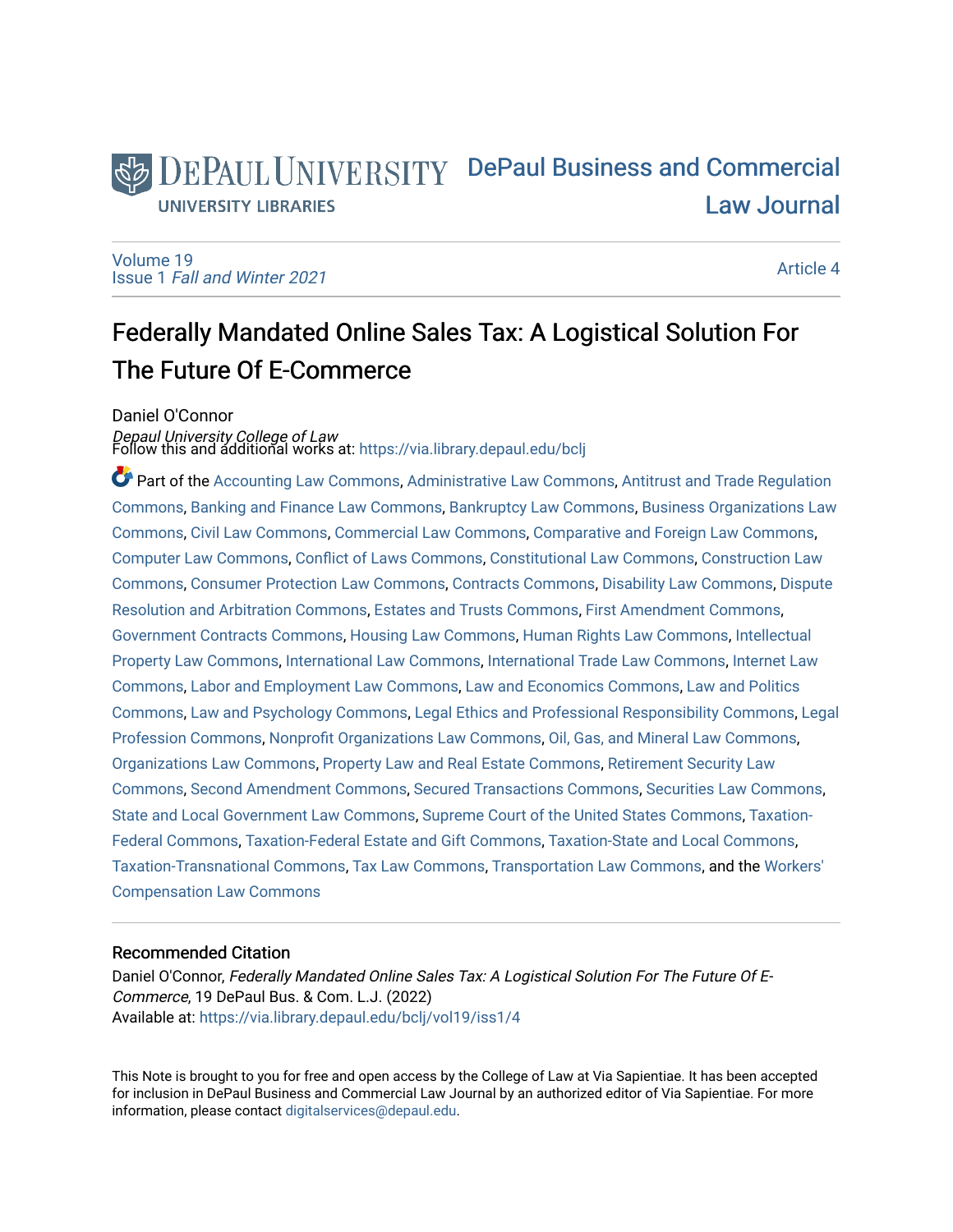# **FEDERALLY MANDATED ONLINE SALES TAX: A LOGISTICAL SOLUTION FOR THE FUTURE OF E-COMMERCE**

# *Daniel O'Connor\**

# **INTRODUCTION**

Until recently, almost all goods and services were purchased in person at physical, brick-and-mortar stores or by ordering over the phone. When these purchases occurred, they were typically accompanied by a sales tax charge. These sales taxes were then used to fund a variety of State government activities and programs. Then, in 1994, this would all begin to change. That year, one shopper made history by purchasing a C.D. online, becoming the first person to engage in a retail transaction over the Internet.<sup>1</sup> Nearly two decades later, online purchases have become the most popular method for consumers to purchase retail goods. Because making purchases online is such a new concept, US laws have not been able to keep up with the rapidly expanding e-commerce industry. One important area of government interest is sales taxes and how they should be charged for online purchases.

A common difficulty that arises when purchasing goods online is determining which State's sales tax to charge once the purchased goods are shipped to one State and delivered from a different State. States also grappled with how to collect sales tax from online purchasers in light of the Supreme Court's holding in *Quill Corp. v. North Dakota*. The Supreme Court in *Quill Corp. v. North Dakota* held that States could not require businesses with no physical presence in the State to collect its sales tax.2 While this may sound reasonable on the

<sup>\*</sup> Daniel O'Connor received his Juris Doctorate from DePaul University College of Law in May 2021 and served as an Executive Editor of the DePaul Business and Commercial Law Journal. He earned a B.A. in Political Science and Government from the University of Illinois at Urbana-Champaign in 2018. Dan would like to dedicate this note to his parents for giving him invaluable educational opportunities and for providing endless support throughout his life.

<sup>1.</sup> Brad Tuttle, *8 Amazing Things People Said When Online Shopping Was Born 20 Years Ago,* Money (August 14, 2014), http://money.com/money/3108995/online-shopping-history-anniversary/.

<sup>2.</sup> *Quill Corp. v. N.D.*, 504 U.S. 298 (1992); overruled by *South Dakota v. Wayfair, Inc.*, 138 S. Ct. 2080 (2018).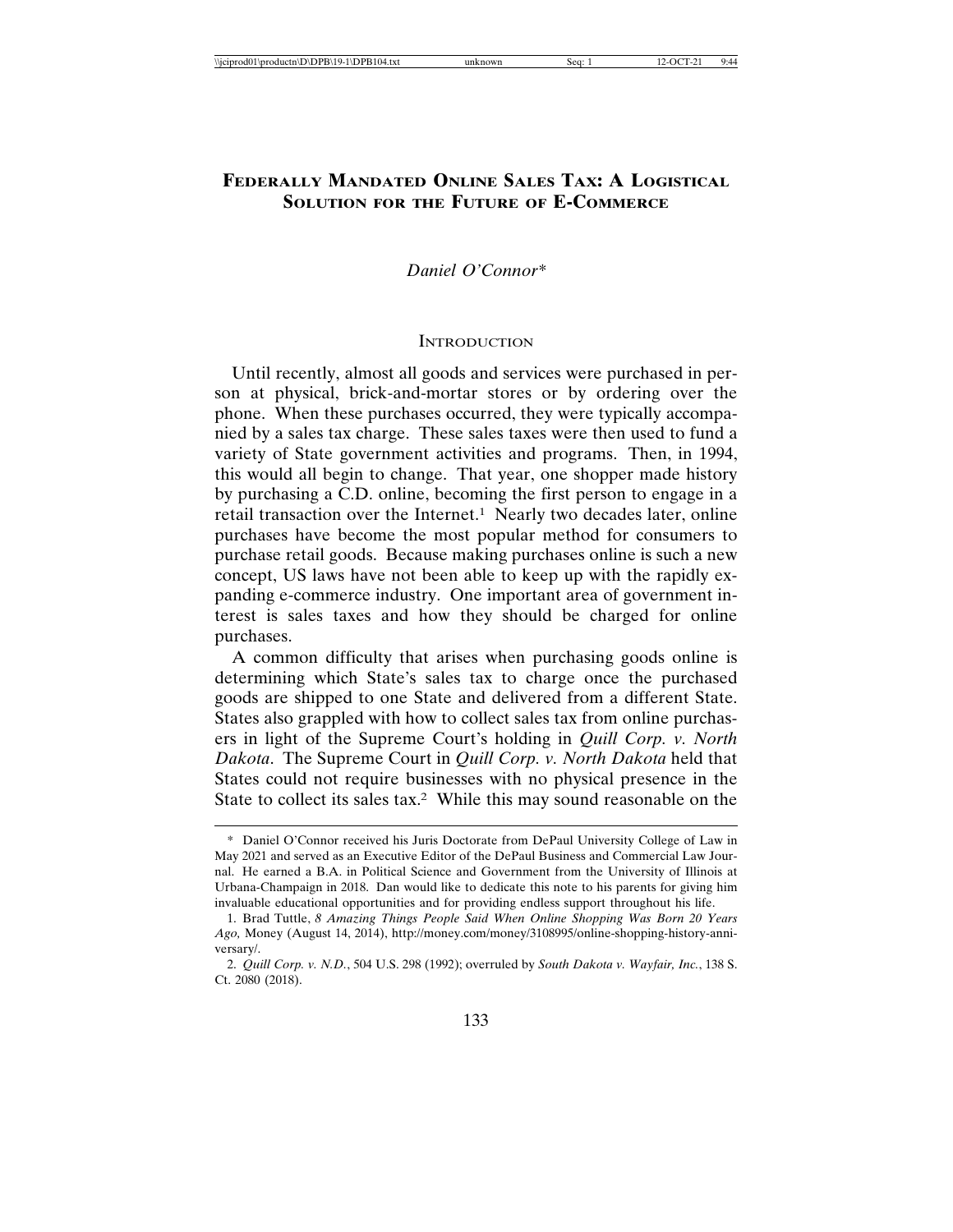surface, the decision required consumers to manually file and pay use tax for purchases that they made online that were not subject to sales tax. Consumer compliance rates with the collection and remitting of sales taxes were notoriously low, and States suffered as a result. As more consumer purchases were made online rather than at retail stores, States began to lose more money through a lack of sales tax payments. It was clear that the standard set out in *Quill* would not provide a sufficient solution to this problem going forward. State and local budgets are now being threatened by sales into their jurisdictions from afar, particularly in the area of sales over the Internet.3

In 2018, the Supreme Court made a ruling that completely changed the way sales taxes are collected on online purchases. In *South Dakota v. Wayfair, Inc.*, the Supreme Court had to decide whether it was constitutional for States to enact legislation forcing online distributors to collect and remit the State sales tax levied by the state to which they were shipping their products to.4 The legislation in question would force online distributors to collect and remit the sales tax to the State even if the distributor did not have a physical presence within that State, subject to other constitutional limits.5 The Court ended up ruling that it was constitutional for States to enact that legislation, and that online distributors would now be responsible for collecting States' sales taxes and remitting them to the States where goods are being distributed.6 This important decision overturned the previous standard for online sales taxes set out in the *Quill Corp.* case, and many find this new standard to be far more preferable than the previous standard.7 Since online purchases are only becoming more prevalent, shouldn't lawmakers and the courts establish a system for collecting State sales taxes that is simple and effective? Most would probably say yes to that question, and while the new standard for collecting sales taxes on online purchases may be better than the previous one, there is likely a better and more efficient way for these taxes to be collected.

7. Id.

<sup>3.</sup> For some earlier scholarly discussions of the scope of this problem, see *Designing Interstate Institutions: The Example of the Streamlined Sales and Use Tax Agreement ("SSUTA"),* 40 U.C. Davis L. Rev. 1381, Kendall L. Houghton & Walter Hellerstein, *State of Taxation of Electronic Commerce: Perspectives on Proposals for Change and Their Constitutionality,* 2000 BYU L. Rev. 9, 10-12, 51; Walter Hellerstein, *Deconstructing the Debate over State Taxation of Electronic Commerce,* 13 Harv. J.L. and Tech. 549, 559-60 (2000); Walter Hellerstein, *State and Local Taxation of Electronic Commerce: Reflections on the Emerging Issues,* 52 U. Miami L. Rev. 691, 694- 97 (1998).

<sup>4.</sup> *South Dakota v. Wayfair, Inc.*, 138 S. Ct. 2080 (2018).

<sup>5.</sup> Id. at 2084.

<sup>6.</sup> Id. at 2099.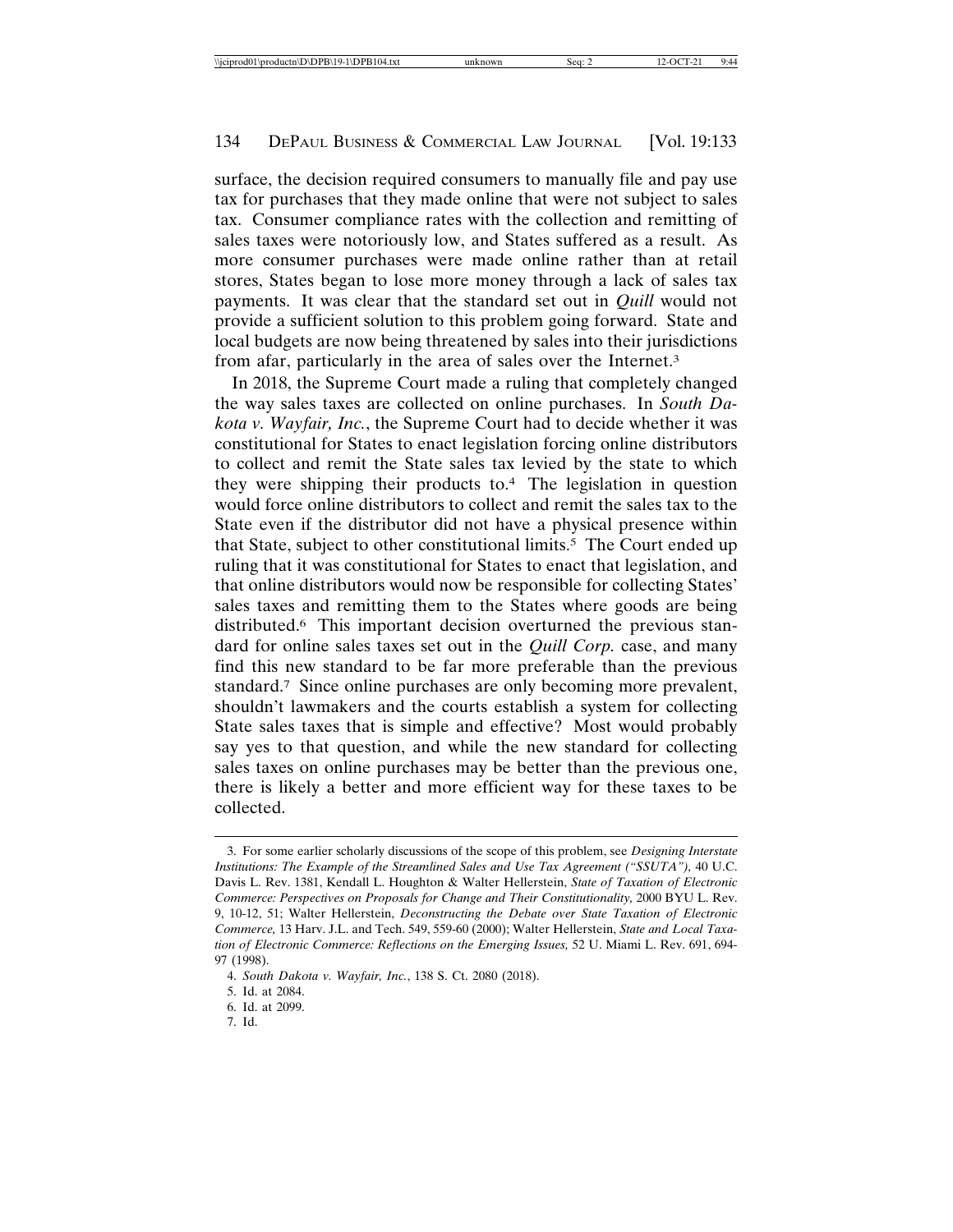Under the new sales tax collection standard set out in *Wayfair*, some online customers who normally did not pay sales taxes on certain purchase will now be forced to pay sales taxes from whichever State they are residing in. This new standard also places a complicated burden on sellers of online goods. For instance, if a customer is buying from California, then the seller must look to see that California's statewide sales tax rate was 7.25% in 2020, and the seller must then collect that sales tax from their customers.8 Each State has a different sales tax, and it is now up to the sellers to look for that information and make sure that the proper sales tax is collected and then given to the State that they are delivering to.

While the ruling in the *Quill Corp.* case was heavily criticized by vendors with physical storefronts, it also allowed for the "explosion of online retail in the United States."9 They argued that online distributors received an unfair advantage from that ruling because they were not responsible for paying sales taxes. The unfair advantage may exist, but most, large online retailers (like Amazon – the country's largest) have actually been voluntarily paying state sales taxes for years.10 "Amazon has been collecting sales tax nationwide since April 1, 2017."11 This means that the new standard established in the *Wayfair* case will mainly place a burden on "earlier stage companies that don't have the same sort of scale and will be facing more operational costs as a result."12 Only time will tell how States decide to handle the way smaller online retailers collect and remit sales taxes. For example, in South Dakota, online sellers that have sales in the state exceeding \$100,000 or more than 200 transactions to residents in the state have to remit sales tax.13 This seems like a reasonable way to handle compliance with online sales tax, but it is not clear whether other states will apply the same standard or if they will create a different standard that places harsher requirements on online retailers. The fact that the decision in the *Wayfair* case allows for this uncertainty with online sales taxes is a problem and should be resolved. E-commerce sales in the U.S. were \$435.5 billion in 2017, and they will only increase in the

<sup>8.</sup> *Sales Tax 101 for Online Sellers,* TurboTax Intuit (2020), https://turbotax.intuit.com/tax-tips/ self-employment-taxes/sales-tax-101-for-online-sellers/L4uTQCaIx.

<sup>9.</sup> Jonathan Shieber, *States will be able to charge sales tax on online purchases thanks to the Supreme Court,* Tech Crunch (June 21, 2018) https://techcrunch.com/2018/06/21/states-will-beable-to-charge-sales-tax-on-online-purchases-thanks-to-the-supreme-court/.

<sup>10.</sup> *Id.*

<sup>11.</sup> Darla Mercado, *Here's what that Supreme Court sales tax decision means for you,* CNBC (June 21, 2018), *https*://www.cnbc.com/2018/06/21/heres-what-that-supreme-court-sales-tax-decision-means-for-you.html.

<sup>12.</sup> Shieber, *supra* note 9.

<sup>13.</sup> Mercado, *supra* note 11.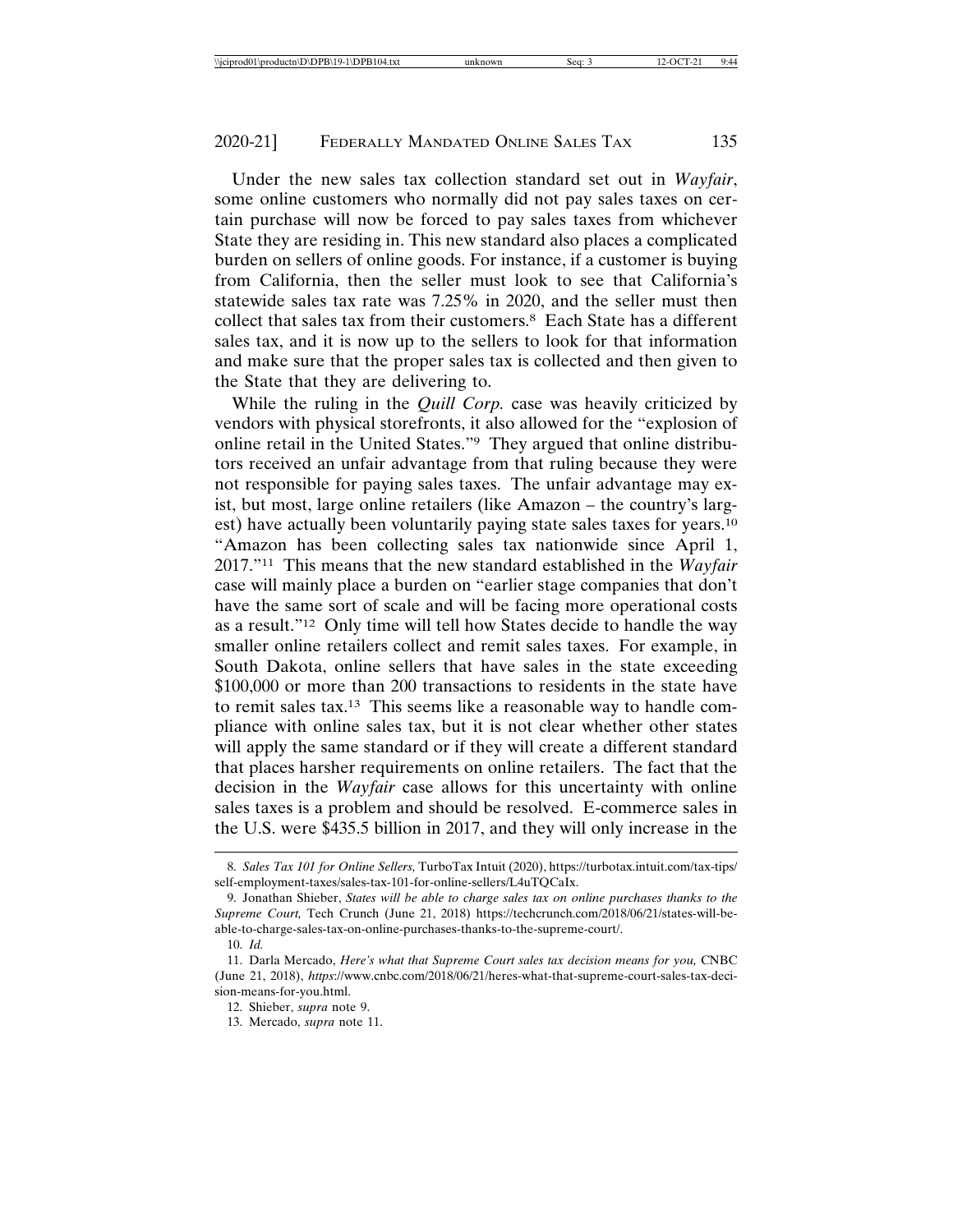future.14 It is clear that a newer, simpler standard should be proposed to allow for a seamless collection of sales taxes for online purchases.

This new standard could come in the form of a federal provision that sets a flat tax rate on all online sales. The proceeds from this flat sales tax would then be remitted to the states based on how many goods were purchased within their borders. With a federally mandated flat tax obviously comes constitutional issues, but based on recent Supreme Court decisions, there should not be any issues with the passing of this law. Congress probably has the power to pass this law on the states through the Supremacy Clause, and Congress may also have the power to collect this tax much like the Individual mandate in the *Sebelius* case. If there are any issues with the taxing powers of Congress, there are alternative routes that can be taken to achieve a similar effect. One route starts with the Streamlined Sales and Use Tax Agreement, which has been adopted by more than 20 states and standardizes taxes to reduce administrative and compliance costs: "It requires a single, state level tax administration, uniform definitions of products and services, simplified tax rate structures, and other uniform rules."15 Based on the passage of the Sales and Use Tax Agreement and the fact that more than 20 states have signed onto it, one could predict that more states would prefer to sign onto the SSUTA rather than have a federally mandated flat tax rate. This could still be beneficial going forward, as the end goal is to create a seamless and easy method for the collection of sales taxes on goods purchased online.

Another important question that needs to be answered is how far, exactly, could a state stray from what South Dakota did in the *Wayfair* case. South Dakota enacted its own legislation for collecting sales taxes for online goods, and they included a provision that exempted small retailers from having to abide by the law. There could be circumstances where other states enact legislation dictating how sales taxes are to be collected, and those states could choose to not exempt smaller retailers the way South Dakota did. Perhaps those states would also not choose to opt into the SSUTA. This would create a situation where maybe the federal government would have to get involved for the sake of creating a fair standard for the collection of sales taxes on online goods. The previously discussed scenarios are completely hypothetical, but they are worth discussing when deciding

<sup>14.</sup> Shieber, *supra* note 9.

<sup>15.</sup> Wayfair, Inc., supra note 4, at 2100.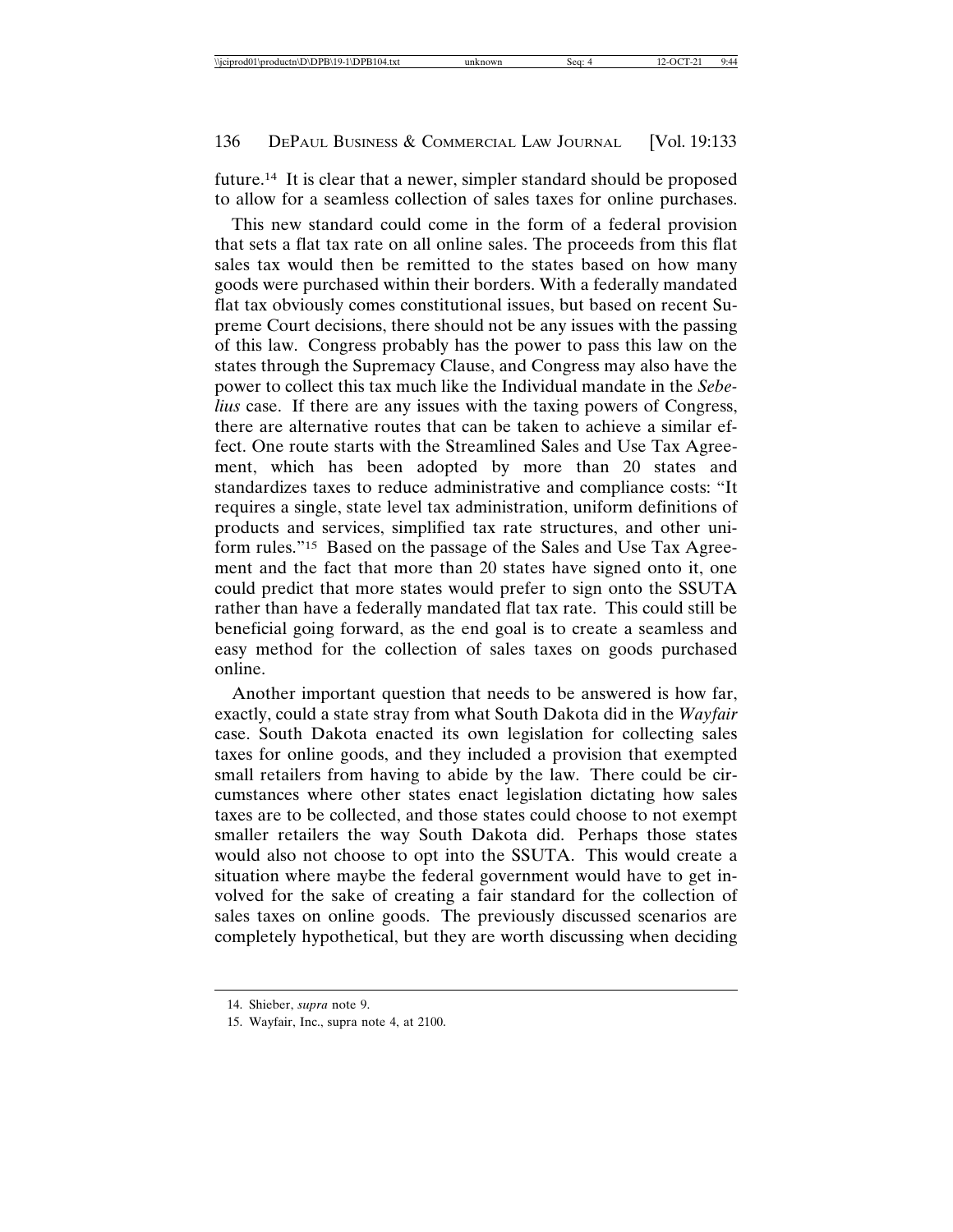whether or not the federal government should get involved in an issue like this that will be extremely common in the near future.

#### BACKGROUND

# *Early Standard: Quill Corp Decision*

Before the Supreme Court's decision in the *Wayfair* case, the standard for collecting sales taxes on online purchases was set out in *Quill Corp. v. North Dakota*. In that case, the Supreme Court held that states could not require a business to collect its sales tax if the business lacked a physical presence in the State.16 If the online seller did not have that physical presence, the States had to rely on the residents to pay the tax owed on their purchases from venders who were not present within the State. "The impracticability of this collection from the multitude of individual purchasers is obvious."17 Consumer compliance rates with these sales tax collection for online purchases were notoriously low. As a result, states lost billions of dollars each year due to consumers not paying their sales taxes for purchases they made online. This proved to be especially problematic for states who heavily relied on sales taxes for funding. South Dakota, for example, did not have a state income tax, and had to "put substantial reliance on its sales and use taxes for the revenue necessary to fund essential services."18 Under the standard set out in the *Quill Corp.* decision, states like South Dakota would just have to take the loss and suffer as a result of consumers not complying with their online sales tax payments.

The Supreme Court in *Quill Corp.* was heavily influenced by the precedent created in *National Bellas Hess, Inc. v. Department of Revenue of Ill.* The Court seemed unwilling to overrule that case at the time and therefore reversed the decision of the State Supreme Court of North Dakota. In doing so, the Supreme Court in *Quill Corp.* established a nexus requirement and concluded that businesses need to be strongly connected to the state that they are selling to in order for a state to require them to collect and remit sales taxes. The Court in that case probably did not foresee the massive popularity of online purchases that would soon come in the future, and that decision would allow for the fast growth of many large online retailers that consumers are familiar with today. Now that online retailers have been able to

<sup>16.</sup> *Id.* at 2081.

<sup>17.</sup> *Nat'l Geographic Soc. V. California Bd. of Equalization*, 430 U.S. 551, 555, 97 S. Ct. 1389, 1390 L. Ed. 2d 631 (1977).

<sup>18.</sup> *Wayfair, Inc.*, *supra* note 4, at 2088.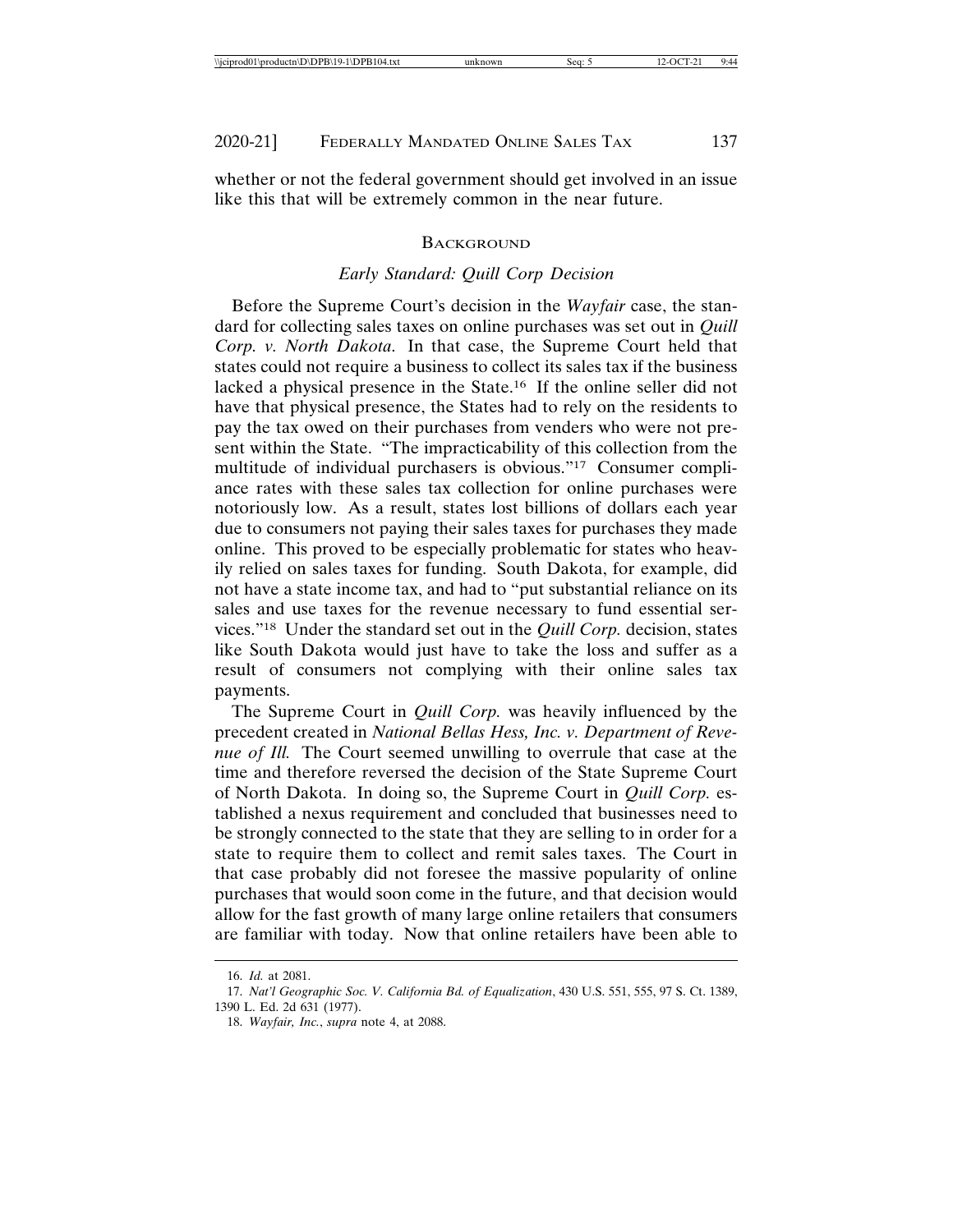grow to the point where they are a dominant presence in today's society, the time has come for an updated standard with regards to collecting sales taxes for online purchases. Simply relying on consumers to pay taxes on their own has proven to be too unreliable and will only cost the States more money in the future. *Quill* imposed fiscal and dignitary harms on states without any real hope that these injuries would spur legislative action.<sup>19</sup> Online retailers have already begun to collect sales taxes on their own. This should be evidence of a shift in the way that online purchases should be conducted going forward, and the answer involves a mandatory collection of sales tax. The new standard in the *Wayfair* case attempted to remedy this problem, but that does not mean that there are not more efficient ways of handling this issue. Since online purchases will only increase in the future, it is imperative that the government provides a clear solution. It would be well within the government's powers to do so. Congress is often said to have superior fact-finding capabilities and a democratic pedigree.20

#### *New Standard: South Dakota v. Wayfair*

After over two decades of operating under the sales tax standard set out in the *Quill Corp.* case, the Supreme Court revisited the issue and made an important decision that would overrule the old standard and change the way online distributors operate. In *South Dakota v. Wayfair,* the Supreme Court held that states were allowed to enact legislation that requires remote sellers to collect and remit sales taxes on goods and services purchased within their state, even if those sellers do not have a physical presence within the state.21 The specific piece of legislation at issue in *Wayfair* only required online distributers to collect sales taxes if they delivered more than \$100,000 of goods and services to the state and engaged in over 200 separate delivery transactions for goods sold to the state.22 Ostensibly, this legislation will serve as a model for future statutes that focus on the collection of sales taxes on online purchases. The purpose is to make sure that larger online retailers collect these sales taxes, and smaller retailers will not have the burden of having to collect and remit these taxes. While this is a fair solution and easier way to handle the problem of sales tax collections for online purchases, there should be an

<sup>19.</sup> Brian Galle, *Kill Quill, Keep the Dormant Commerce Clause: History's Lessons on Congressional Control of State Taxation*, 70, Stanf. L. Rev. 158, March 2018.

<sup>20.</sup> Julian N. Eule, *Laying the Dormant Commerce Clause to Rest,* 91 Yale L.J. 425, 435-44 (1982).

<sup>21.</sup> *Wayfair, Inc.*, *supra* note 4, at 2088.

<sup>22.</sup> *Id.* at 2084.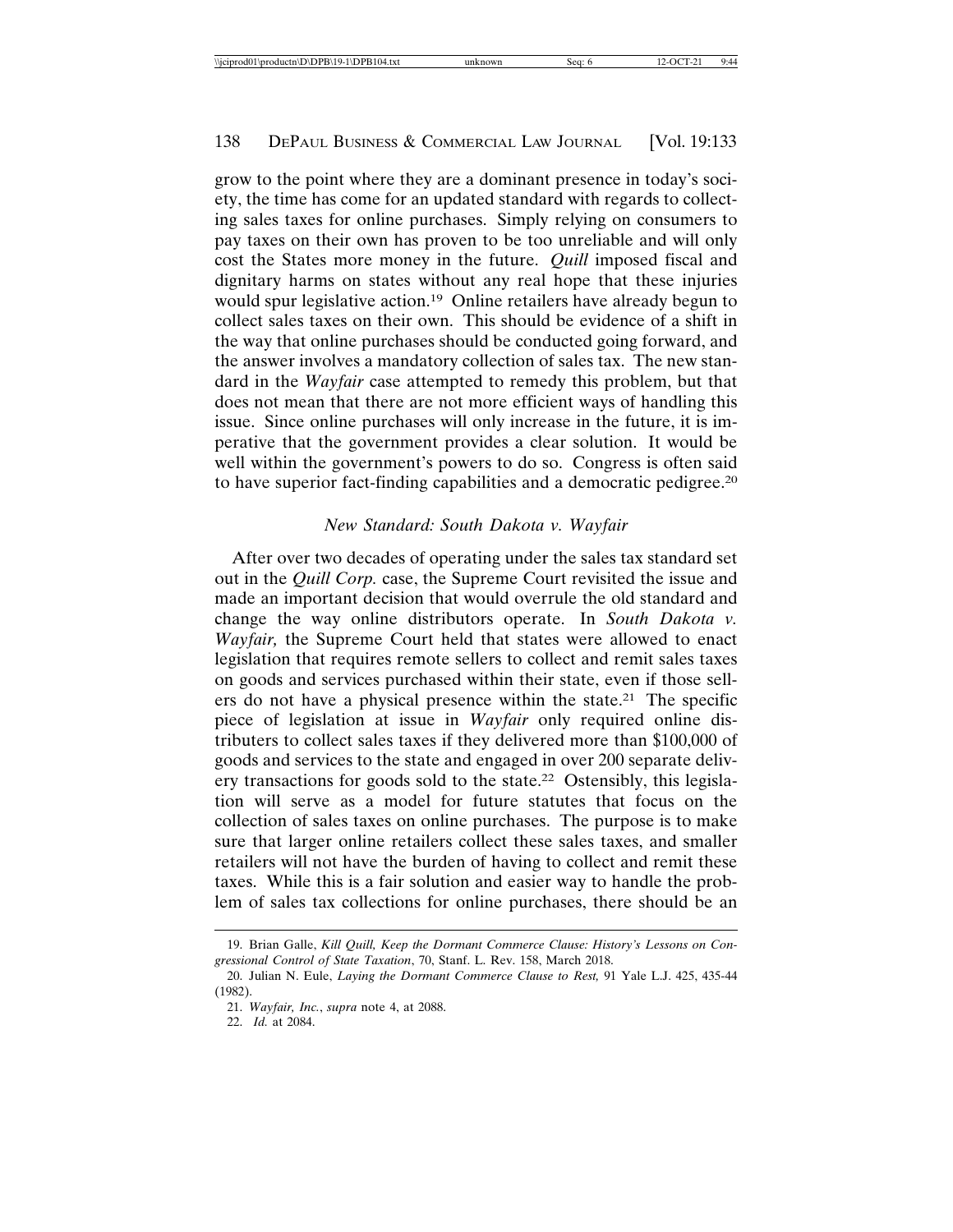even better way where sales taxes can be collected for all online purchases.

As of right now, it is up to the States to decide how online sales taxes are collected for goods and services purchased online. They are able to do this because states are allowed to regulate interstate commerce as long as the State regulations do not discriminate against interstate commerce, and they do not impose an undue burden on interstate commerce. Each state has different sales tax rates, so there will not be a consistent sales tax that must be collected and remitted by large distributors.

The Respondents in *South Dakota v. Wayfair* were online retailers of home goods and furniture that had no employees or real estate in the state of South Dakota.23 Each of the respondents in that case met the minimum sales or transactions requirement of the Act drafted by South Dakota, "but none collects South Dakota Sales tax."24 The lower courts granted summary judgment to the respondents, because the standard established in the *Quill Corp.* case had not been overruled. In overruling that decision, the Supreme Court in *Wayfair* was heavily influenced by the massive growth of online sales as well as the great loss in revenue that states like South Dakota faced. The Court was also influenced by other opinions which criticized the decision in *Quill Corp.* "The physical presence rule has been the target of criticism over many years from many quarters."25 The court also cited commentaries from law review entries. "While nexus rules are clearly necessary, the Court should focus on rules that are appropriate to the twenty-first century, not the nineteenth."26 The change in times made it so the decision in *Quill Corp.* just could not be useful during a time where consumers were making more purchases online and states were losing important revenue from sales taxes.

The Supreme Court in *Wayfair* stated that the decision in *Quill* created rather than resolved market distortions.27 It used these distortions to allow for establishing a new standard that would bring money back to the states. The physical presence requirement was a dated standard and did not account for the possibility that many commercial transactions can be conducted outside of a state and a business can still have a strong connection to that state. The court in *Quill* even

<sup>23.</sup> *Id.* at 2084.

<sup>24.</sup> *Id.* at 2084.

<sup>25.</sup> *Direct Marketing Assn. v. Brohl*, 814 F. 3d 1129, 1148, 1150-1151 (CA10 2016) (Gorsuch, J., concurring).

<sup>26.</sup> Hellerstein, Deconstructing the Debate Over State Taxation of Electronic Commerce, 13 Harv. J. L. & Tech. 549, 553 (2000).

<sup>27.</sup> *Wayfair Inc.*, *supra* note 4, at 2085.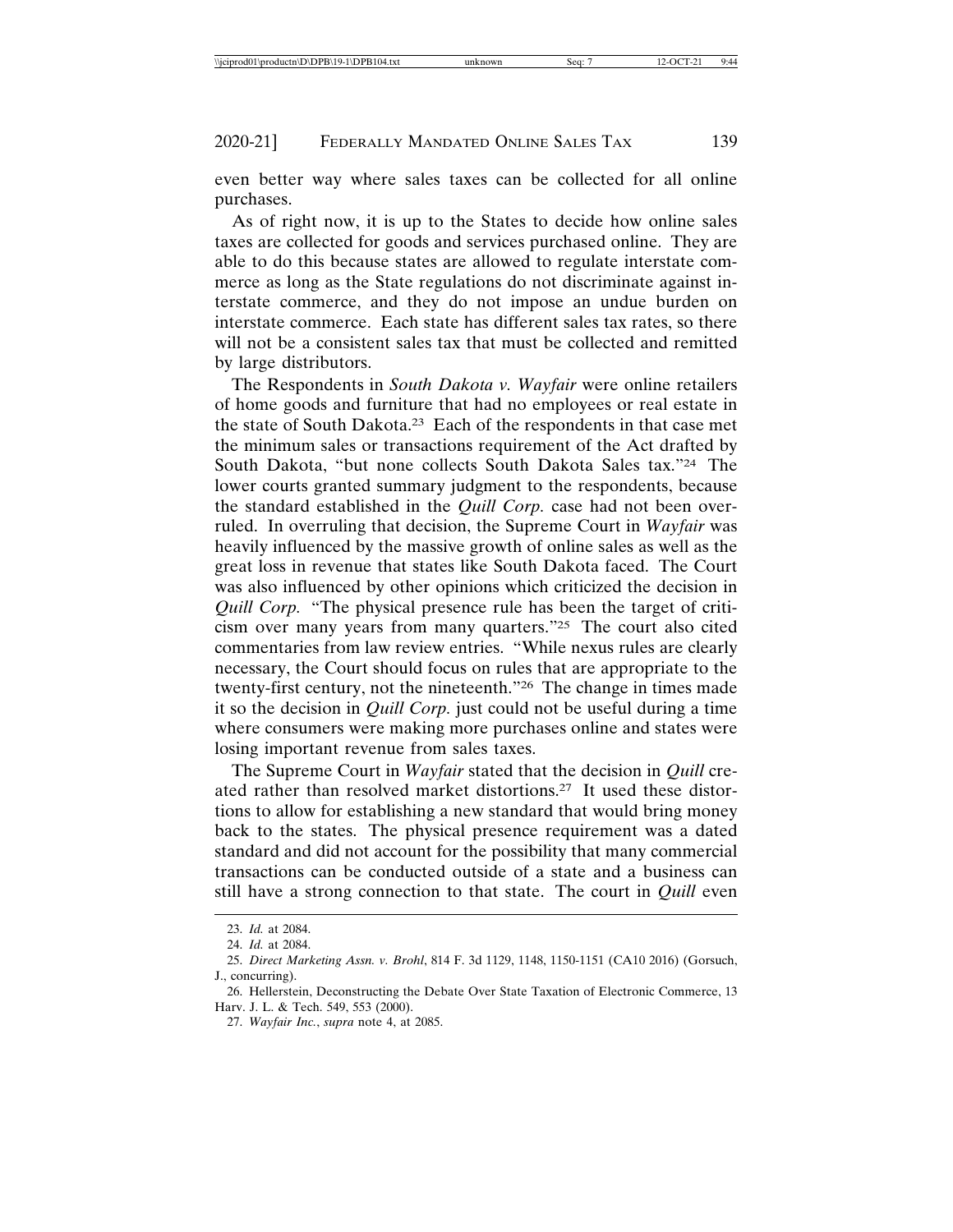acknowledged the fact that "the requirements of due process are met irrespective of a corporation's lack of physical presence in the taxing State."28 That line of reasoning was persuasive in the Supreme Court's analysis, and the Court knew that physical presence was no longer a key requirement for corporations to have a strong connection to a state. In overruling the decision in *Quill* the Court acknowledged the expressed concern in that case that the physical presence requirement prevents interstate commerce from being unduly burdened by state taxes which would force retailers to "tax-collection obligations in thousands of different taxing jurisdictions."29 The Supreme Court in *Wayfair* turned this reasoning on its head and stated that under that rationale, "a small company with diverse physical presence might be equally or more burdened by compliance costs than a large remote seller."30 The Court in *Quill* also did not account for the massive cost dealt to the states who relied heavily on sales tax collections. Consumer compliance rates were extremely low when it came to paying online sales taxes, and the states took a large hit as a result.

The standard created under the *South Dakota v. Wayfair* decision will greatly change the way online sales taxes are collected and will have an impact on state legislation as well as online retailers. Whether or not this is the best possible standard will depend on how State governments handle the drafting of legislation surrounding online sales taxes. For now, it is safe to say that the decision was a step in the right direction. However, just because the decision in the *Quill* case was overruled and outdated, there still may be some important portions of the standard set out in that case that can be applied in making a new standard. What is most important is establishing a standard that complies with the Commerce Clause, allows for online businesses to grow or continue to prosper, and also enables states to receive sales taxes on the online purchases made within their boundaries.

#### PROPOSAL

No problems have arisen under the new online sales tax standard, but that does not mean that new proposals should be disregarded. As consumers continue to make more purchases online, the need for an efficient and fair system will become more important. Just this year, the total market share of online U.S. retail sales was higher than gen-

<sup>28.</sup> *Quill*, *supra* note 2, at 308.

<sup>29.</sup> *Wayfair,* 138 S. Ct. at 2093 (citing *Quill*).

<sup>30.</sup> *Wayfair Inc.*, *supra* note 4, at 2093.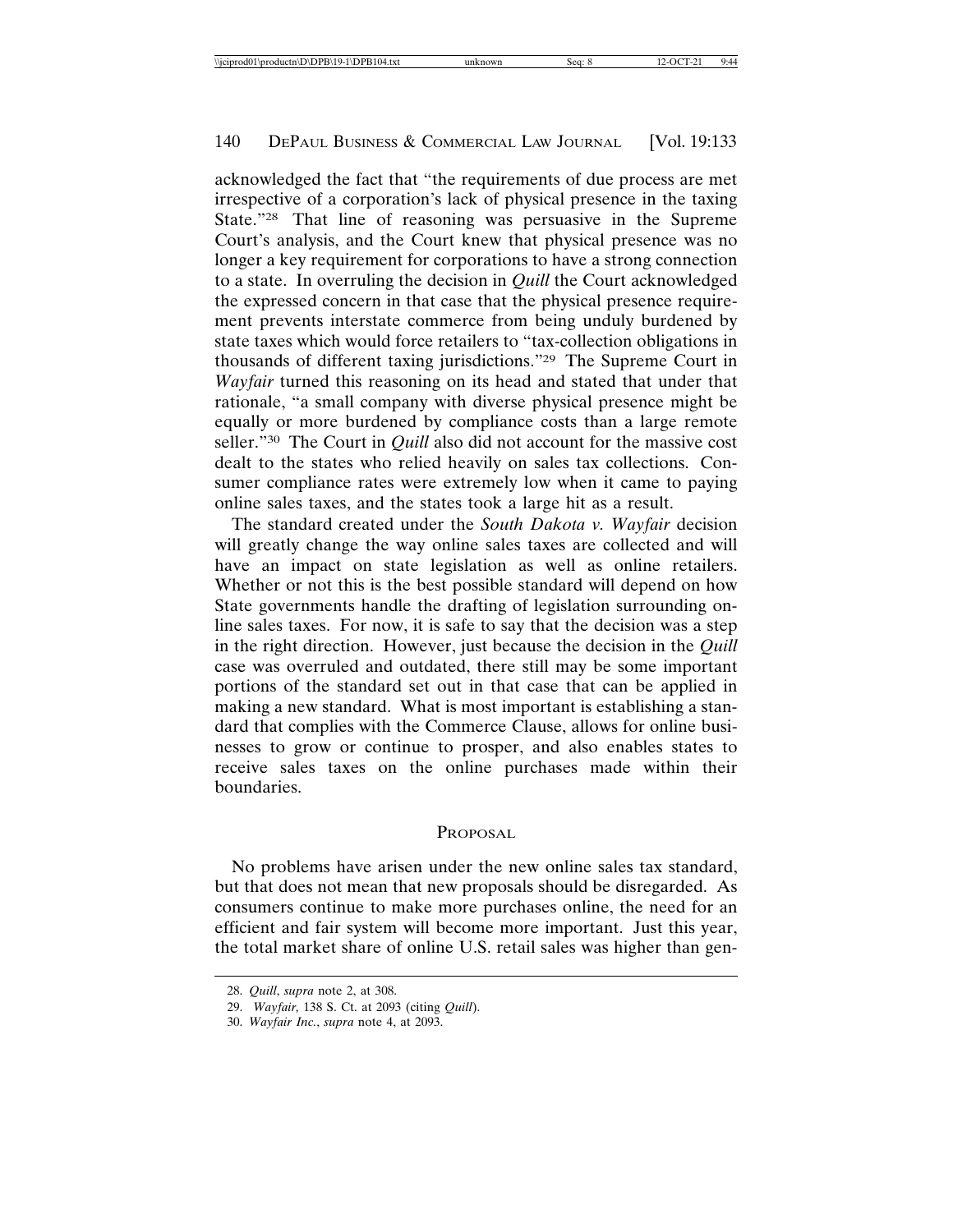eral merchandise sales for the first time in history, and it is anticipated that the online sales market share will only increase in the future.31 The only thing keeping brick-and-mortar sales higher than online sales is the inclusion of auto and restaurant sales.<sup>32</sup> "Online sales is now the fourth largest sector overall, bringing in about \$59.8 billion in adjusted sales for February."33 One of the largest contributors to this increase in online sales is the creation of Amazon Prime, which allows for cheap and fast delivery of most products provided on Amazon's website. As the online market continues to grow, the need for an efficient standard for collecting sales taxes grows with it.

In order to make for a problem-free future for online sales tax, the best possible solution will be to impose a federally mandated, flat tax rate for all purchases made online. Rather than force online distributors to collect sales tax and then remit that money to the state where the purchase was made, the government can make the entire process easier by enforcing the same tax rate for all online purchases. The standard created in the *South Dakota v. Wayfair* case resolved many of the issues that came from the standard created in the *Quill* case, but that does not mean that there is no room for more improvement. The *Wayfair* decision is important because it corrected the massive problem of consumers not complying with paying online sales taxes, and it allowed for states to have a way to force distributors to collect sales tax so they could receive that precious source of revenue.34 The remaining issue is that there will now be inconsistencies with the collection and remission of these sales taxes. Under the *Wayfair* decision, each state will be able to enact legislation that forces online distributors to collect sales taxes on the goods purchased.35 The state legislation in *Wayfair* provided an exemption for smaller distributors who did not have a significant amount of sales within the state, but there is no guarantee that other states will enact similar legislation. Complying with the variety of standards set out by each state's legislature will be difficult for online distributors to follow. The federally mandated, flat tax would be a better solution because it would make it so each state does not have to enact their own legislation governing the taxation of online purchases, each state will be able to easily collect sales taxes that formerly went unpaid, and online distributors will not have

<sup>31.</sup> Kate Rooney, *Online shopping overtakes a major part of retail for the first time ever,* CNBC (April 2, 2019), https://www.cnbc.com/2019/04/02/online-shopping-officially-overtakesbrick-and-mortar-retail-for-the-first-time-ever.html.

<sup>32.</sup> *Id.*

<sup>33.</sup> *Id.*

<sup>34.</sup> *Wayfair*, *supra* note 4, at 2080.

<sup>35.</sup> *Id.* at 2084.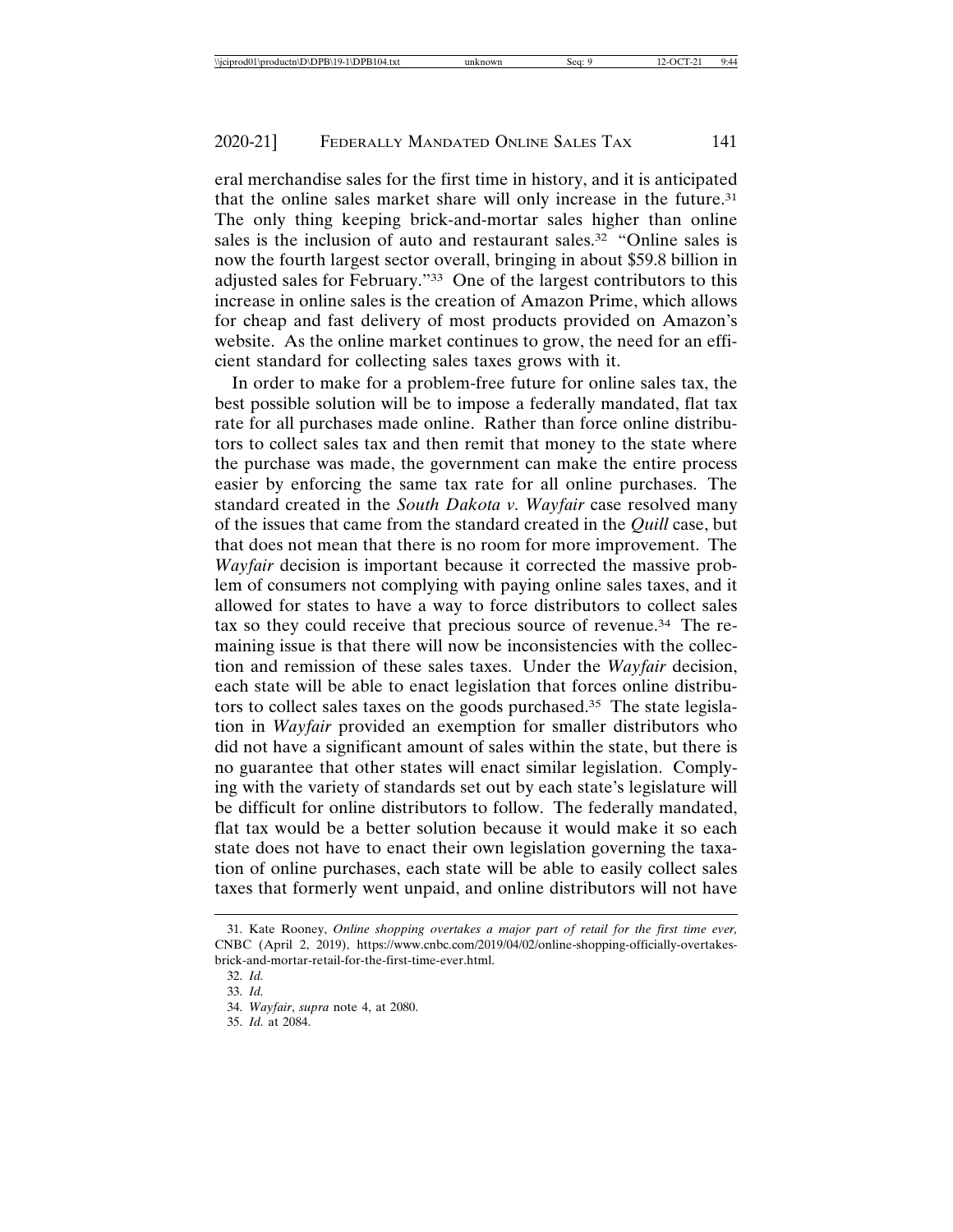to deal with the difficulty of collecting and remitting the differing sales taxes that each state has.

The federal statute should be designed in a way that most of the taxes collected for online purchases would be remitted to the states by the federal government, and the remaining funds from the tax would be kept as a federal tax. This would allow for not only an increase in State revenue, but also an increase in the federal budget. The online retail industry is a huge money-maker that has gone untaxed for far too long. It would be best for the government to resolve that issue by imposing this federal tax.

The federal mandate takes the pressure out of the online retailer's hands and places the responsibility of collecting and remitting online sales taxes in the hands of the federal government. This will allow for businesses to grow and not worry about having to collect taxes, because the burden will now be on the federal government to collect these sales taxes. Each State will also not have to go through the hassle of enacting specific legislation just so they can receive sales taxes for online purchases made within their borders.

By having each State enact different legislation with regards to online sales taxes, that could create a problem where online distributors will relocate to states with more preferable laws surrounding this issue. The federal mandate would resolve this potential problem as well.

#### *Each State Will Not Have to Enact Their Own Legislation*

The first reason why the flat tax would be a better solution is because it would make it so each state does not have to enact their own legislation regarding online sales taxes. The Supreme Court in the *Quill* case was worried that business would be unduly burdened if they were forced to comply with whatever standard that each state decided to establish with regards to collecting online sales taxes. The act in the *Wayfair* case would be perfectly fine, but there is no guarantee that other states would adopt similar policies. Some states might not include the portion that excludes small time distributors from having to collect and remit the state sales taxes, which would harm small time distributors. As mentioned earlier, larger online distributors like Amazon have already been voluntarily collecting sales taxes for purchases made on their website, so they will not be heavily impacted by the *Wayfair* decision.36 The online retailers that are most at risk are the smaller businesses who have not been accustomed to the idea of col-

<sup>36.</sup> Mercado, *supra* note 11.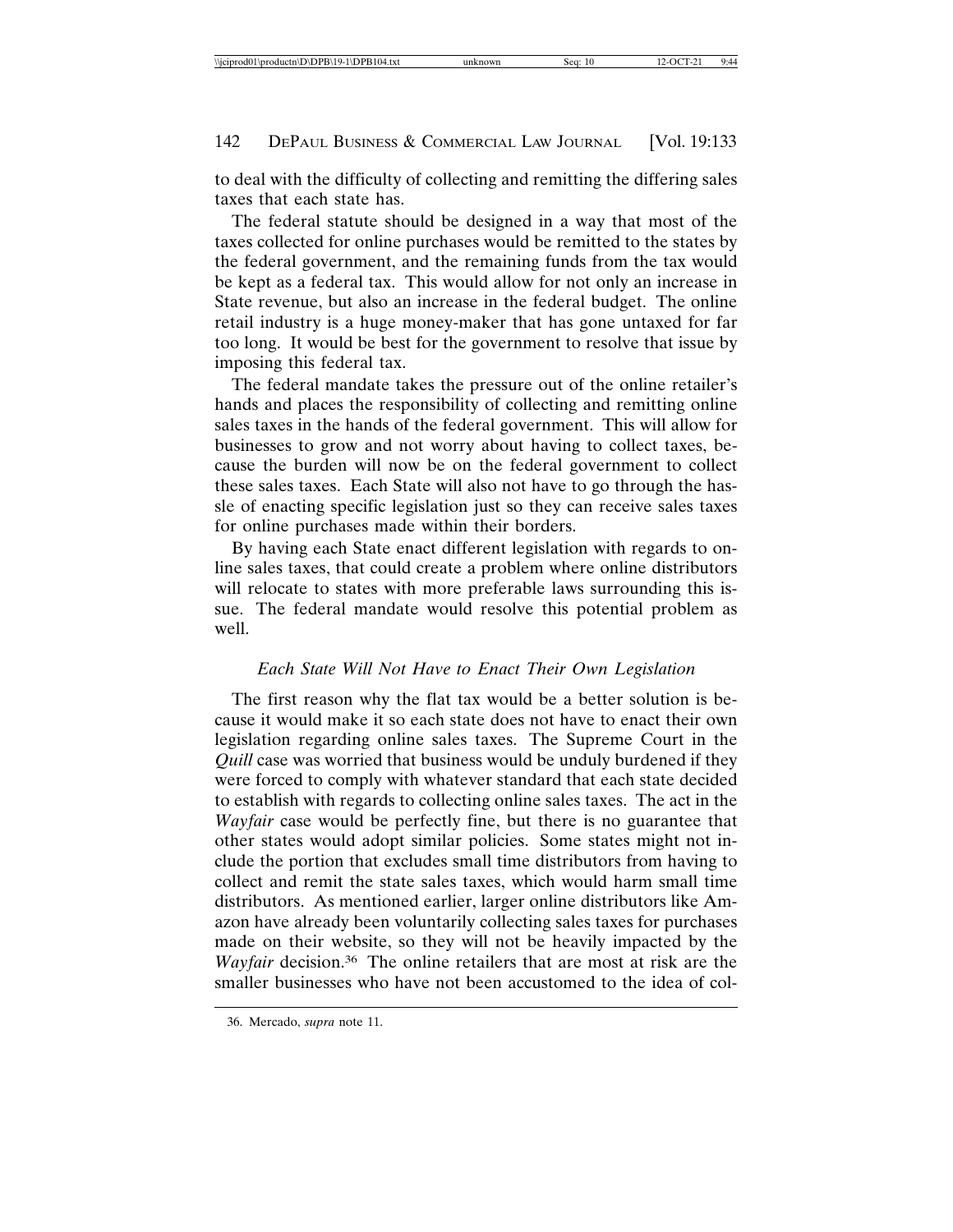lecting these sales taxes. This standard could prove to be too difficult a task for these businesses to handle while also maintaining profitability.

The standard in *Wayfair* could also hurt the growth of newer online retailers. These companies will most likely not have the resources or capital to comply with the differing standards for collecting state sales tax. The federally mandated flat tax rate would help these newer businesses and small online retailers by eliminating the inconsistencies of State sales tax standards. Even if the statute in *Wayfair* exempted small time retailers from collecting the sales tax for online purchases, there is no guarantee that other States would do the same when enacting their online sales tax legislation. Rather than deal with that problem, it would be best to simply impose a mandatory tax for all online sales taxes.

## *Easy Collection of Sales Tax*

The second reason why the flat tax rate would be a better solution is because each state will be able to easily collect sales taxes on goods purchased and shipped within their boundaries. One of the main concerns addressed in the *Wayfair* case was the fact that states like North Dakota were missing out on millions of dollars in revenue because consumers were not complying with paying sales taxes on online purchases. This was clearly one of the major flaws of the *Quill* decision, and it is important to note that the standard in *Wayfair* perfectly handles it. That being said, the flat tax rate will also resolve the issues of missed State revenue while providing a consistent and convenient standard for online sales tax collections in the future. The aforementioned large sums of money that went unpaid would no longer be an issue. States that do not enact their own legislation regarding online sales taxes would benefit from the flat tax, and it would bring in a consistent flow of revenue. States that normally do not collect sales taxes would also benefit, as they would be receiving an additional source of revenue through the federally mandated flat tax on online purchases.

#### *Consistency for All States*

The third reason why the flat tax rate would be a better solution is because it would provide a consistent rate for all states. This would make it easier on online distributors, because they would know exactly what rate to collect at and to then remit to the state where they are shipping to. This third and final reason is why the flat tax rate is the perfect solution to the problem of online sales tax collections.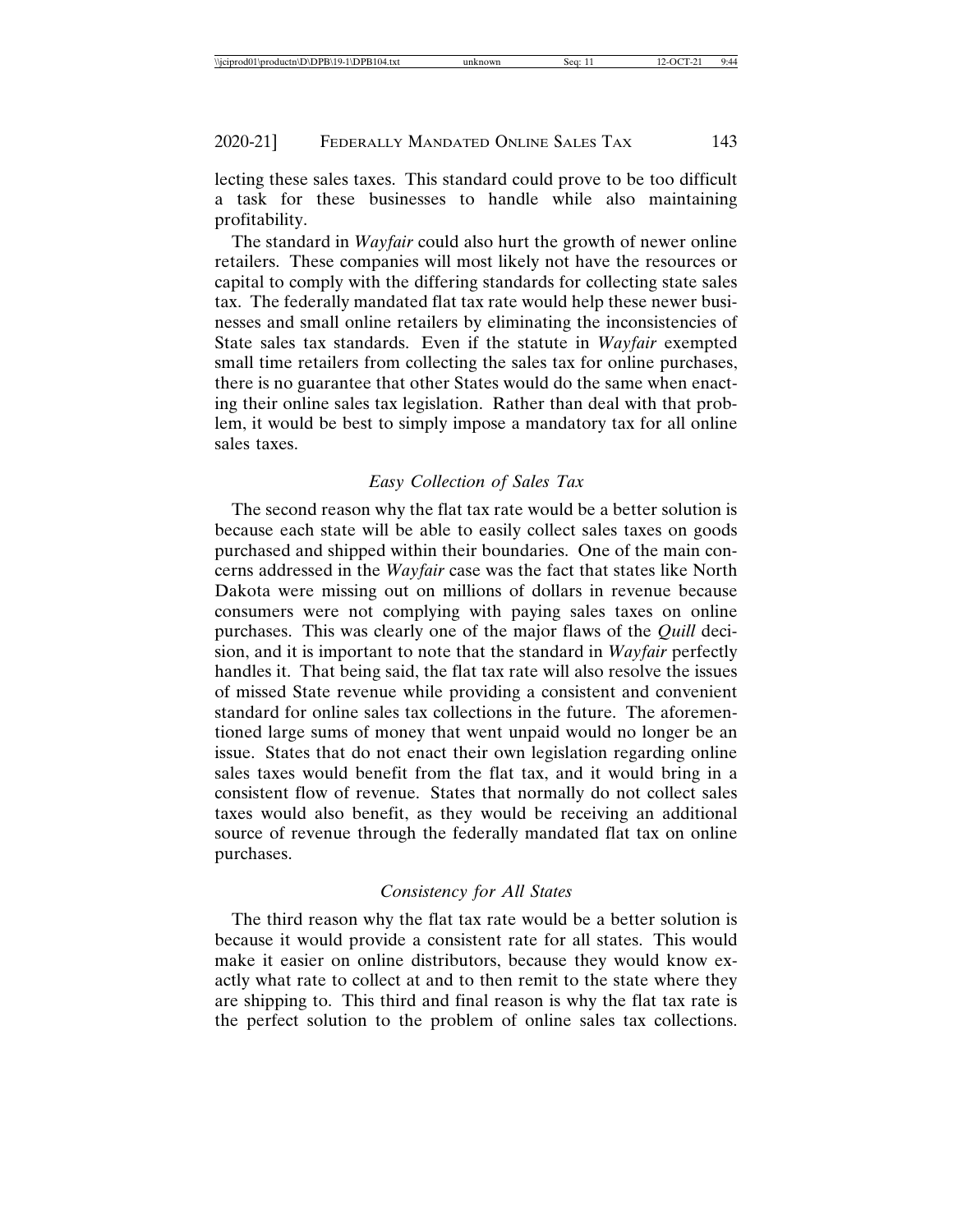Both the *Wayfair* and the *Quill* courts justified their reasoning for differing reasons and concerns. Forcing online distributors to comply with different state sales taxes would be unduly burdensome but placing the responsibility of paying online sales taxes in the hands of the consumers also creates a problem of poor compliance and a significant decrease in a state's revenue from retail purchases. The federally mandated, flat tax resolves both issues.

# COMMERCE CLAUSE ISSUE

Enacting a federally mandated, flat tax rate on goods purchased online could lead to some Commerce Clause issues. It is important to conduct a Commerce Clause analysis before making such a proposition. As applied to the modern interpretation of the Commerce Clause, the federally mandated, flat tax rate should not have any constitutional issues with regards to the Commerce Clause. The Constitution gives Congress the power to "regulate commerce . . . among the several states."<sup>37</sup> As of right now, the Court generally allows Congress (1) to regulate the channels of interstate commerce, (2) to protect the instrumentalities of interstate commerce and any goods or persons that travel in interstate commerce, and (3) to regulate any activities that "substantially affect interstate commerce."38 If the regulated activity has a "substantial effect" on interstate commerce, then Congress has the power to pass legislation that regulates that particular activity.39 The Courts almost always uphold legislation that regulates activities that have any sort of impact on interstate commerce. In the *Gonzales* case, the Court held that the United States Supreme Court has "never required Congress to make particularized findings in order to legislate, absent a special concern such as the protection of free speech."40 The Court in that case held that Congress had the power to regulate production of marijuana for home-consumption because of its effect on interstate commerce.41

Under the rationale of *Gonzales*, Congress should have no issue in employing the federally mandated, flat tax rate on purchases of online goods. The law would be regulating an activity that has a clear and substantial impact on interstate commerce, and the activity falls within the instrumentalities and channels of interstate commerce. Selling goods online and distributing them between states is interstate com-

<sup>37.</sup> Art I, §8, cl. 3.

<sup>38.</sup> *Gonzales v. Raich*, 545 U.S. 1 (2005).

<sup>39.</sup> *Id.* at 19.

<sup>40.</sup> *Id.* at 21.

<sup>41.</sup> *Id.* at 19.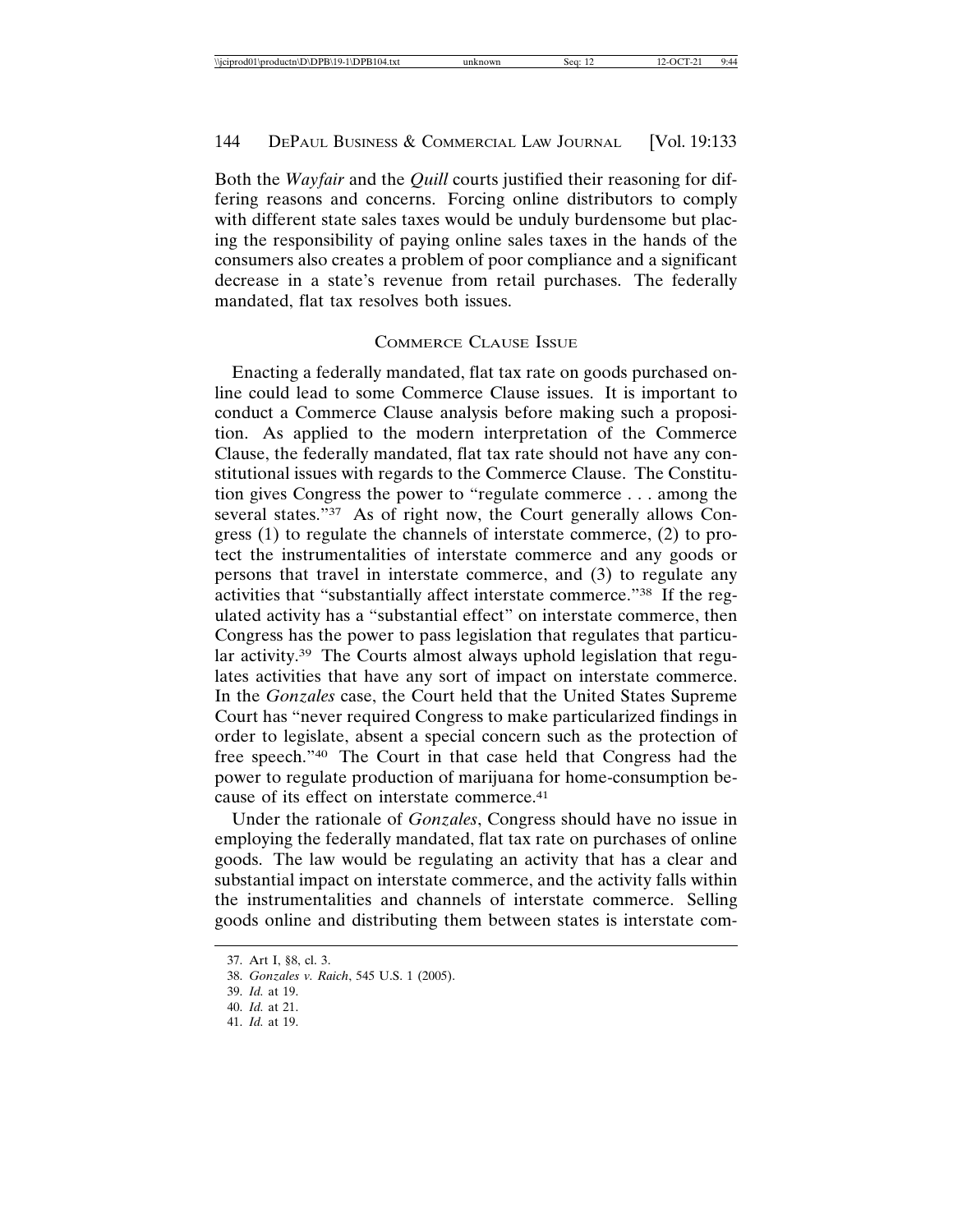merce. Even if the goods are bought from a purchaser in a state and the distributor also resided in that state, it can be easily argued that this also has a substantial effect on commerce. Under the current standard, each State will pass their own laws that regulate the taxation and remission of sales taxes for online purchases. If Congress were to decide to pass legislation that simplified this process and provided an easy and clear tax rate on these purchases, they would have the power to do so. Online purchases are only increasing, and it is safe to say that they will be one of the clearest examples of interstate commerce.

One of the most persuasive cases that would support the federal flat tax rate for online purchases would be the *National Federation of Independent Business v. Sebelius* case, which considered whether the Affordable Care Act was constitutional. While the Court held that the Individual Mandate portion was outside of Congress' powers under the Commerce Clause, the mandate still passed under Congress' taxing powers.42 The federal flat tax on online goods would probably get passed without any problems with the Commerce Clause, because unlike the individual mandate in the Affordable Care Act, the flat tax would be regulating activity. The Court in the *Sebelius* case struck down the Individual Mandate in the Affordable Care Act because it regulated inactivity rather than activity, which is unconstitutional.<sup>43</sup> The federal tax on online purchases would not have a problem with that rationale. The tax on online goods would clearly be a regulation of activity. The process of purchasing goods online and having them distributed across state lines or within certain states should only be characterized as activity. For that reason, the Court would probably hold that the federal flat tax for online purchases would not violate the Commerce Clause of the Constitution.

Even if the Court were to hold that the flat tax for online purchases violated the Commerce Clause, it is likely that the legislation would still pass as a part of Congress' taxing powers. Congress may "lay and collect taxes, duties, imposts, and excises to pay the debts and provide for the common Defense and general welfare of the United States."44 The Court has held that this clause has allowed for Congress to broaden its regulatory authority in areas where it normally does not have the power to do so. The Court in the *Sebelius* case held that the Individual Mandate portion of the Affordable Care Act could be passed under Congress' taxing powers. Similarly, this mandate is clearly a tax and should therefore pass without any issues. The Indi-

<sup>42.</sup> *Nat'l Fed'n of Indep. Bus. v. Sebelius*, 567 U.S. 519 (2012).

<sup>43.</sup> *Id.* at 572.

<sup>44.</sup> U.S. Const., Art. I, § 8, cl. I.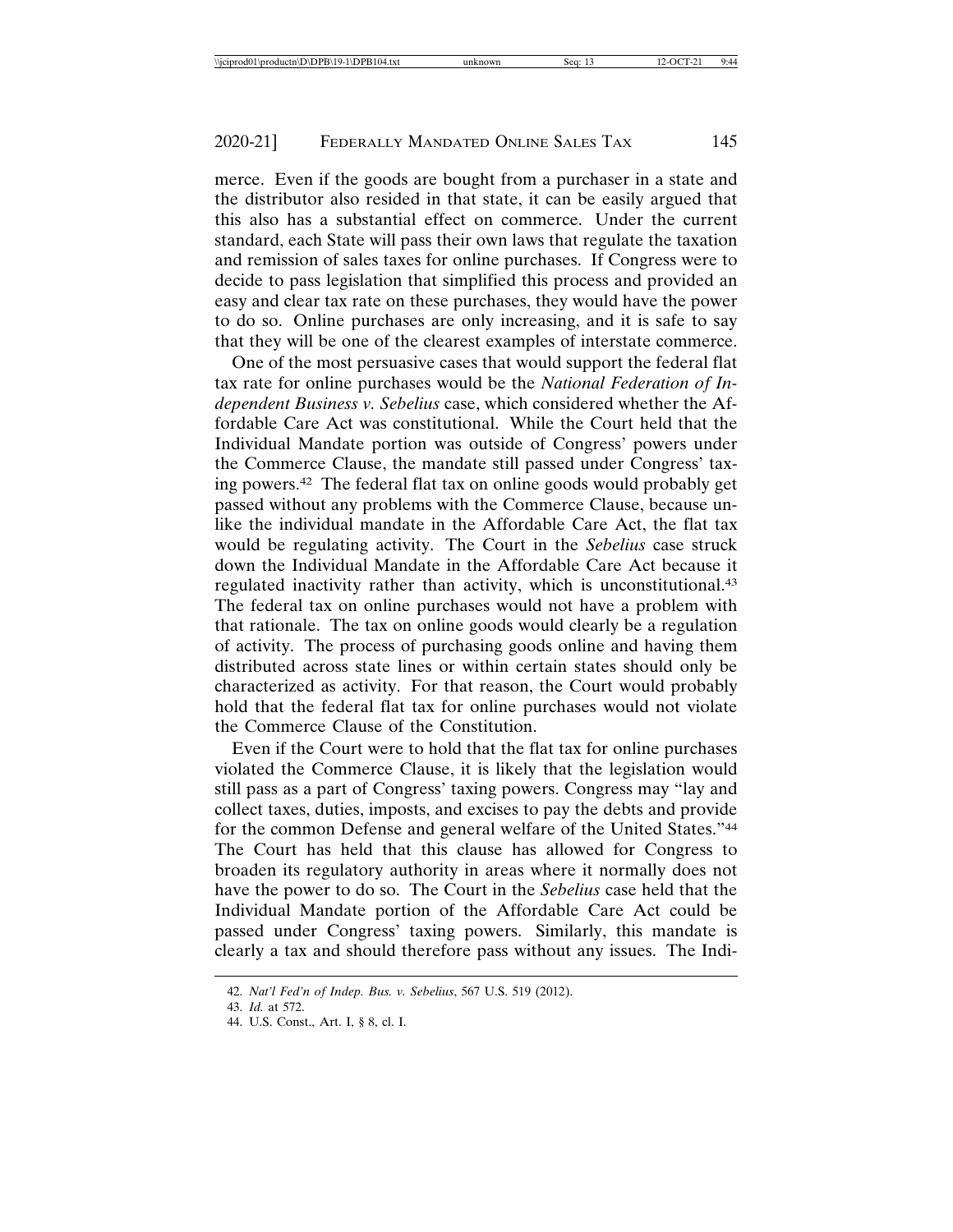vidual Mandate in the Affordable Care Act operated as a penalty, and the Supreme Court still allowed it to pass as a tax. The tax in this proposition does not operate as a penalty; it is simply a required tax for online purchases much like purchases made in physical retail stores. It is the right of Congress to collect taxes on such a business, especially since it has grown so rapidly and continues to be a part of our society.

"In exercising its spending power, Congress may offer funds to the States, and may condition those offers on compliance with special conditions."45 The first portion of this quote is relevant for the federally mandated flat tax. Not only does Congress have the power to collect taxes through legislation, but it also has the power to offer funds to the States and spend that money how Congress pleases. The ability to collect the tax is authorized by Congress's taxing powers, and the ability to then remit the collected sales taxes to the States where goods are distributed is authorized under Congress' spending powers. The Court's interpretation of the taxing and spending powers of Congress make it so that this legislation will most likely pass without any constitutional issues.

If a State or business were to challenge this federal flat tax, the Court would most likely hold that Congress has the power and authority to enact such a statute due to its enumerated powers in the Constitution. Regulating the taxes that are collected for online purchases is certainly an activity that has a substantial effect on commerce. The purchasing and distribution of goods across the country is one of the clearest examples of interstate commerce that we have today. Even if some of the online purchases are bought and delivered within the same State, it can still be argued that those purchases will still have an effect on interstate commerce and could therefore be regulated. Also, this statute is distinguishable from the Affordable Care Act, because it does not regulate inactivity, rather it would be regulating the activity of online purchases and sales tax collection.

# NECESSARY AND PROPER

The Constitution authorizes Congress to make "all laws which shall be necessary and proper for carrying into execution the foregoing powers."46 This provision has allowed for Congress to have broad authority when enacting legislation and exercising its powers. As long as

<sup>45.</sup> *Nat'l Fed'n of Indep. Bus. v. Sebelius*, 567 U.S. 519 (2012) (quoting *College Savings Bank v. Florida Prepaid Postsecondary Ed. Expense Bd.*, 527 U.S. 666, 686, 119 S. Ct. 2219, 144 L. Ed. 2d 605 (1999).

<sup>46.</sup> Art. I § 8, cl. 18.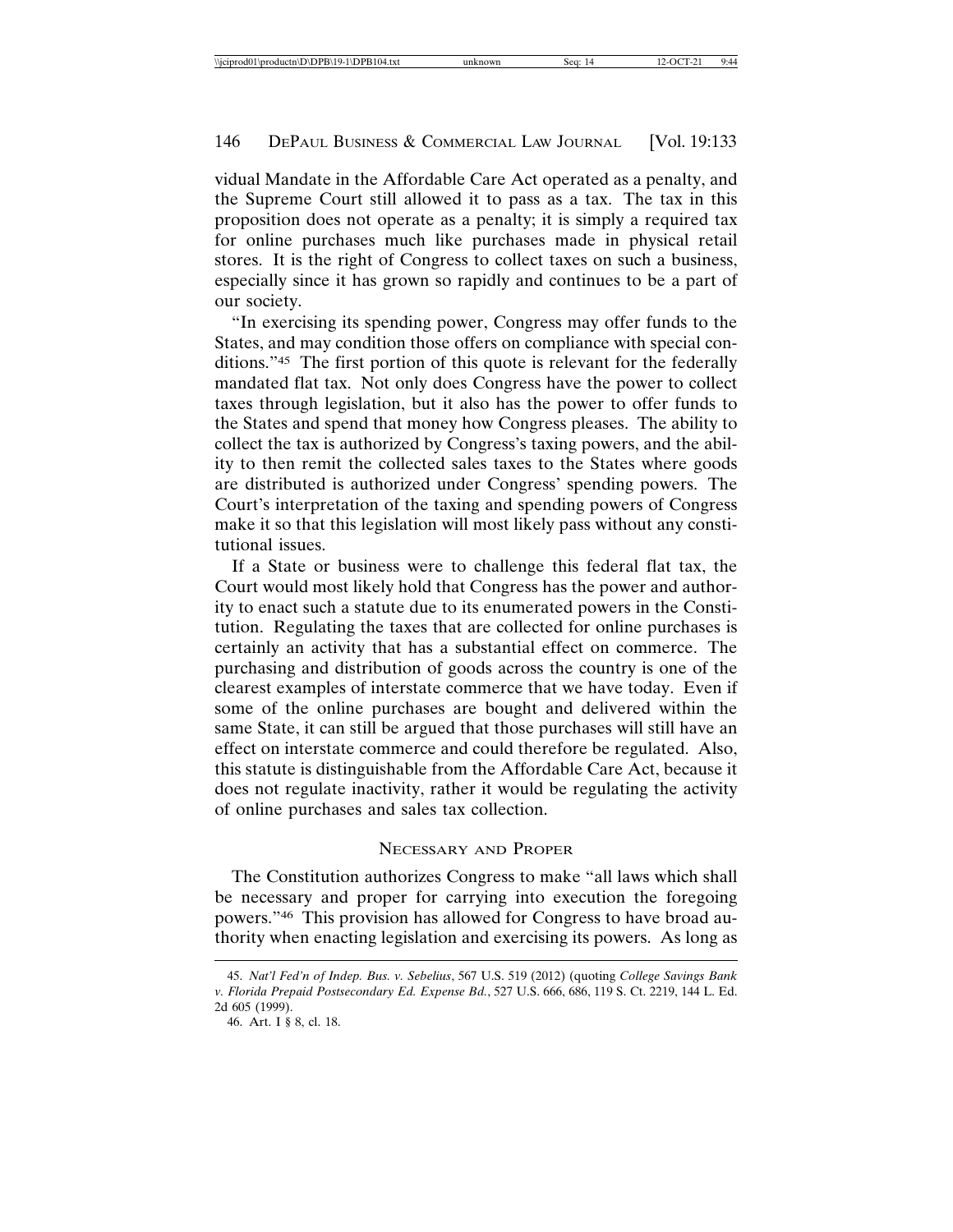the end is legitimate, and the means are appropriate, Congress can pass any particular legislation that is constitutional.47

Applying this clause to the present statute, it is highly likely that the federal flat tax for online purchases would pass. The end goal of making sure that consumers pay sales taxes for online purchases and that States receive these vital sales taxes is more than a legitimate purpose. Most States are heavily reliant on these sales taxes for funding, and they have gone years without being able to collect them for online purchases. The means by which Congress would be enacting this statute are also legitimate. As mentioned earlier, it is within Congress' authority to collect and remit taxes under its taxing and spending powers. Any Commerce Clause issues can be run through the tests set out by the Court's precedent cases. It is very likely that this statute will not have any issues with the Commerce Clause.

The Court has always been deferential to Congress's determinations that certain regulations are necessary.48 This deference is important in the present instance, because it could be argued that the federally mandated, flat tax is not a necessary exercise of Congress's power. Some could argue that the current standard set out in the *Wayfair* decision is perfectly applicable, and that there is no need for such legislation. The Court should still give deference to a Congressional claim that this statute would allow for a much easier collection method for online sales taxes. Citing to the rapid and massive growth of online purchases, Congress should be able to make a viable claim that the present statute is a necessary exercise of its powers.

In the *Sebelius* case, the Court held that the Necessary and Proper Clause prevented Congress from passing the Individual Mandate. It held that upholding laws under that Clause "involved exercises of authority derivative of, and in service to, a granted power."49 Unlike that case, this federal law would be enacted as a derivative of, and in service to, a granted power. That power would be the Commerce Clause. The Individual Mandate did not meet the requirements to be passed under the Commerce Clause, but this mandate, as previously mentioned, would easily meet the Commerce Clause requirements.

#### SUPREMACY CLAUSE

Some may argue that the federally mandated flat tax rate would come in conflict with currently existing State legislation governing

<sup>47.</sup> *McCulloch v. Maryland,* 17 U.S. 316.

<sup>48.</sup> *See Sebelius*, 567 U.S. 519 (2012).

<sup>49.</sup> *Id.* at 521.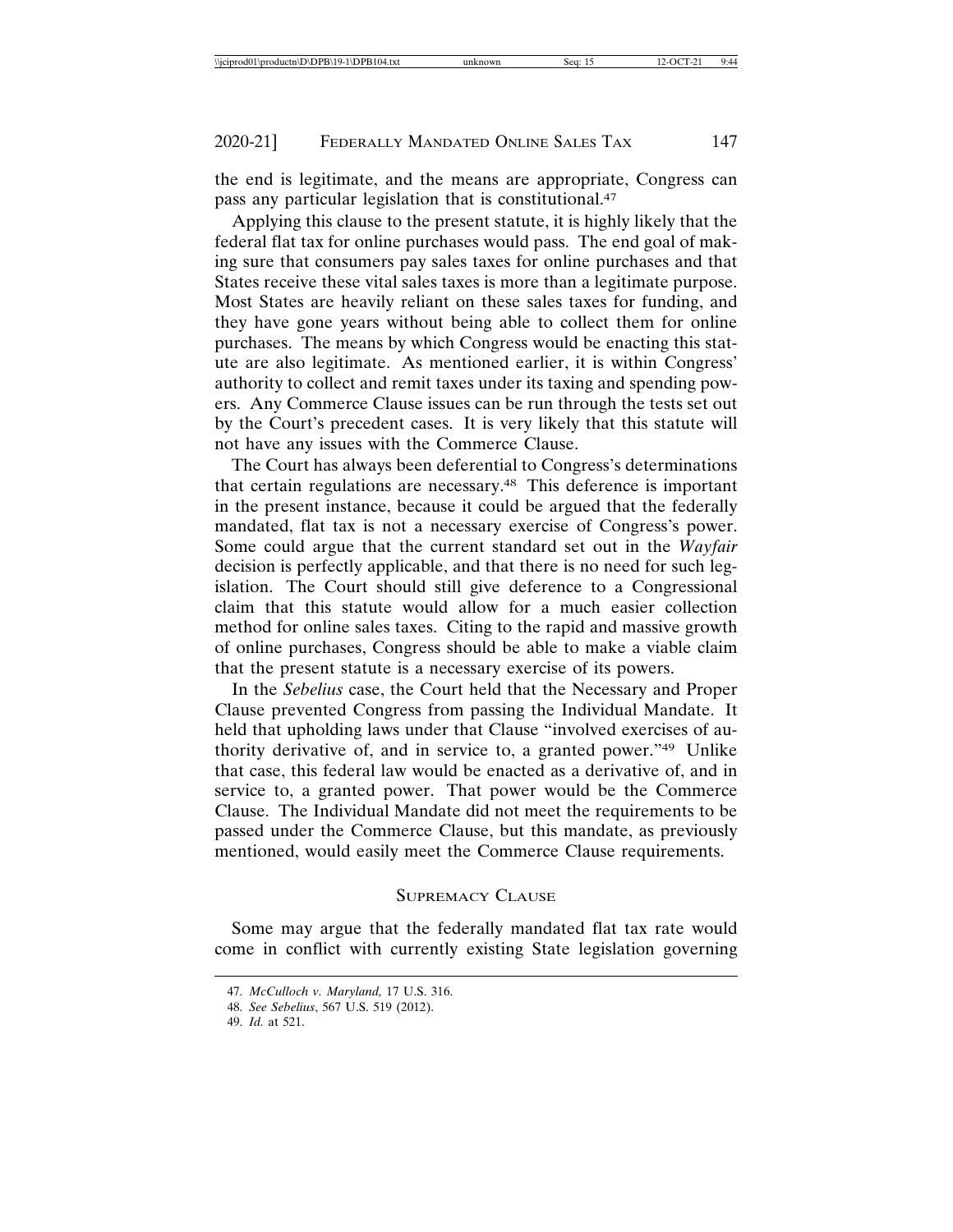sales tax collection. This would all be resolved by the Supremacy Clause. "The Supremacy Clause unambiguously provides that if there is any conflict between federal and state law, federal law shall prevail."50 The Court in the *Gonzales* case went on to say that "[i]t is beyond peradventure that federal power over commerce is 'superior to that of the States to provide for the welfare or necessities of their inhabitants,' however legitimate or dire those necessities may be."51 This interpretation makes it so there is no State law that can triumph over regulatory power afforded to Congress under the Commerce Clause.

Applying that doctrine to this case, any State law that regulated the collection of sales taxes for online purchases would be voided or subordinated to the federal law. The government would have the sole right to collect and remit sales taxes for online purchases, and the State laws would no longer have relevance. This statute, like the statute in the *Gonzales* case, would be a part of an important regulatory scheme and should therefore triumph over any existing state law.

#### POTENTIAL STATE BENEFITS

Since this proposition involves the federal government collecting all sales taxes for online purchases conducted throughout the country, some may try to argue that the States will be unnecessarily harmed by it. As of right now, states have the power to charge sales tax for online purchases conducted within their borders. There are also some states that do not have sales taxes on purchased goods, so this provision would not harm them. As of right now, only five states do not have a state sales tax.<sup>52</sup> Those states are Alaska, Montana, Oregon, Delaware, and New Hampshire.<sup>53</sup> Under the new federally mandated online sales tax, the government will remit a portion of the collected tax to whichever state that the goods are purchased in. The rate will be the same for all states. Under that policy, each state will receive the proper share of sales taxes based on the number of goods that are purchased online within their state. States like the five mentioned above would simply begin to receive sales taxes for online goods purchased within their borders. That being said, those states would still be free to not charge sales taxes for goods purchased in retail stores.

<sup>50.</sup> *Gonzales, supra* note 38, at 29.

<sup>51.</sup> *Id.* at 29.

<sup>52.</sup> Melissa Parietti, *States Without Sales Tax,* https://www.investopedia.com/articles/personalfinance/112415/5-states-without-sales-tax.asp.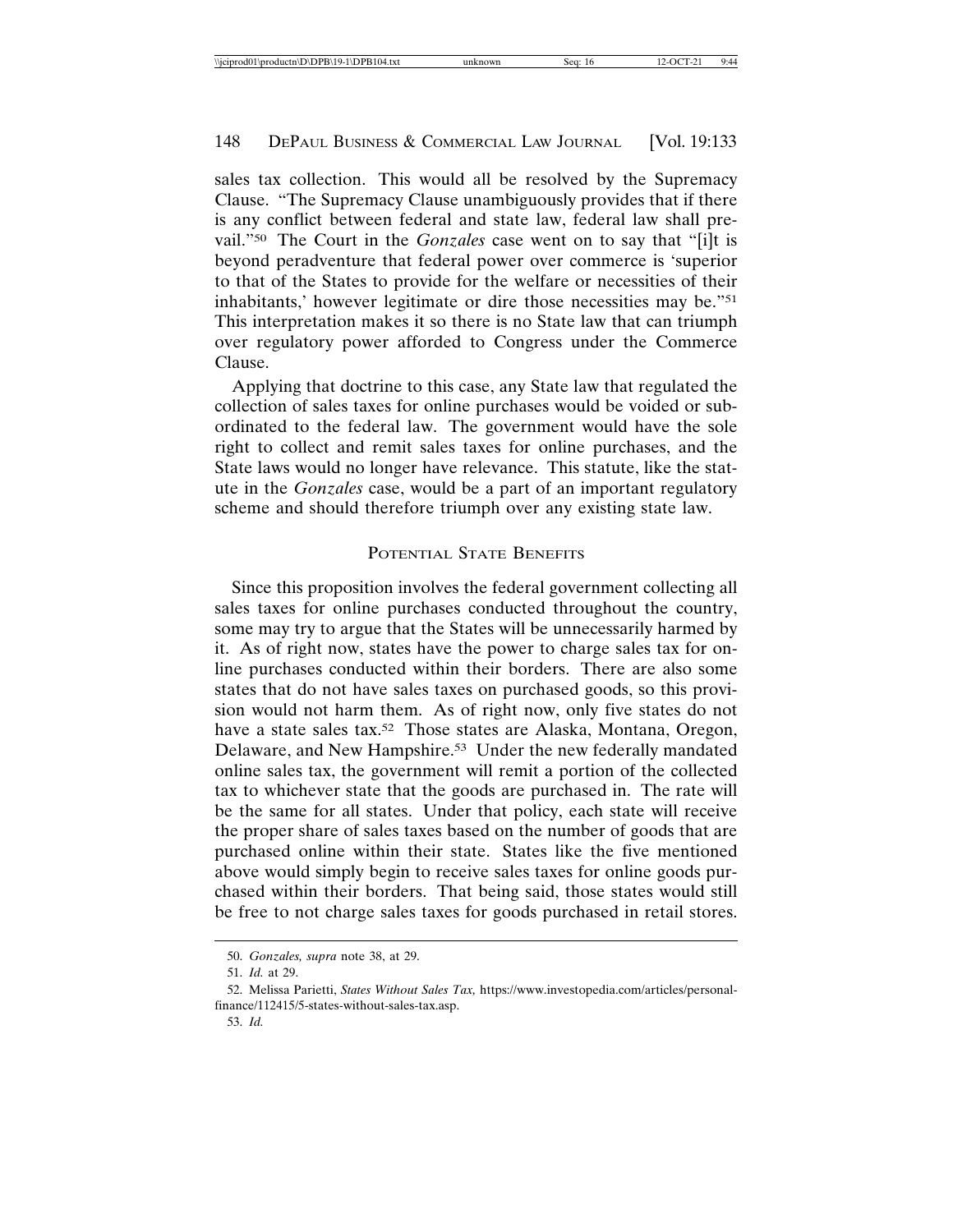Those decisions will be left up to the individual states in deciding how they want their tax policies to be structured.

Similarly, there are several other states that currently charge sales taxes for goods purchased. Some of them charge higher rates than others, which could potentially lead to some problems when imposing a new, consistent tax rate for online sales purchases. Since each state charges different rates for sales taxes, it is more than likely that the flat tax will be lower than some states' current rates. While this may seem unfair, the loss in revenue will most likely be miniscule for these states, and the states are still allowed to maintain whatever sales tax rate that they desire for all goods that are not purchased online. All other states will be receiving an increase in revenue, and they will not have to go through the hassle of collecting the sales taxes on their own.

Currently, the states with the highest sales tax rates in the country are California, Indiana, Mississippi, Rhode Island, and Tennessee.54 California charges 7.25% sales tax, while the remaining four states charge 7% sales tax.55 The lowest non-zero, state sales tax is Colorado, with a rate of 2.9%.<sup>56</sup> The next five states with the lowest nonzero sales tax rate are Alabama, Georgia, Hawaii, New York, and Wyoming, and all of those states charge 4 percent rates for sales tax.<sup>57</sup> Taking this information into consideration, the federally mandated flat tax rate should probably be somewhere between 7.25 percent and 4 percent. The issue with picking an exact amount between those two figures is that the federal government will not want to force states like California to miss out on too much revenue if the flat tax rate is too low, and similarly, the federal government will not want to force residents in states like Wyoming to have to start paying high sales taxes for goods purchased online. This could lead to residents in those states resorting to shopping at retail stores within their states rather than purchasing goods online. On the other hand, in states like California with high sales tax rates, residents will probably be incentivized to purchase goods online since the sales taxes will be lower than those charged at retail stores within their state. For these reasons, the federally mandated flat tax rate should probably be around 5.5% for goods purchased online. This will be a reasonable rate for state residents who are not used to the idea of having to pay sales taxes for purchased

<sup>54.</sup> Cammenga, Janelle. "State and Local Sales Tax Rates, 2019." *Tax Foundation*, 27 Aug. 2019, taxfoundation.org/sales-tax-rates-2019/.

<sup>55.</sup> Id.

<sup>56.</sup> Id.

<sup>57.</sup> Id.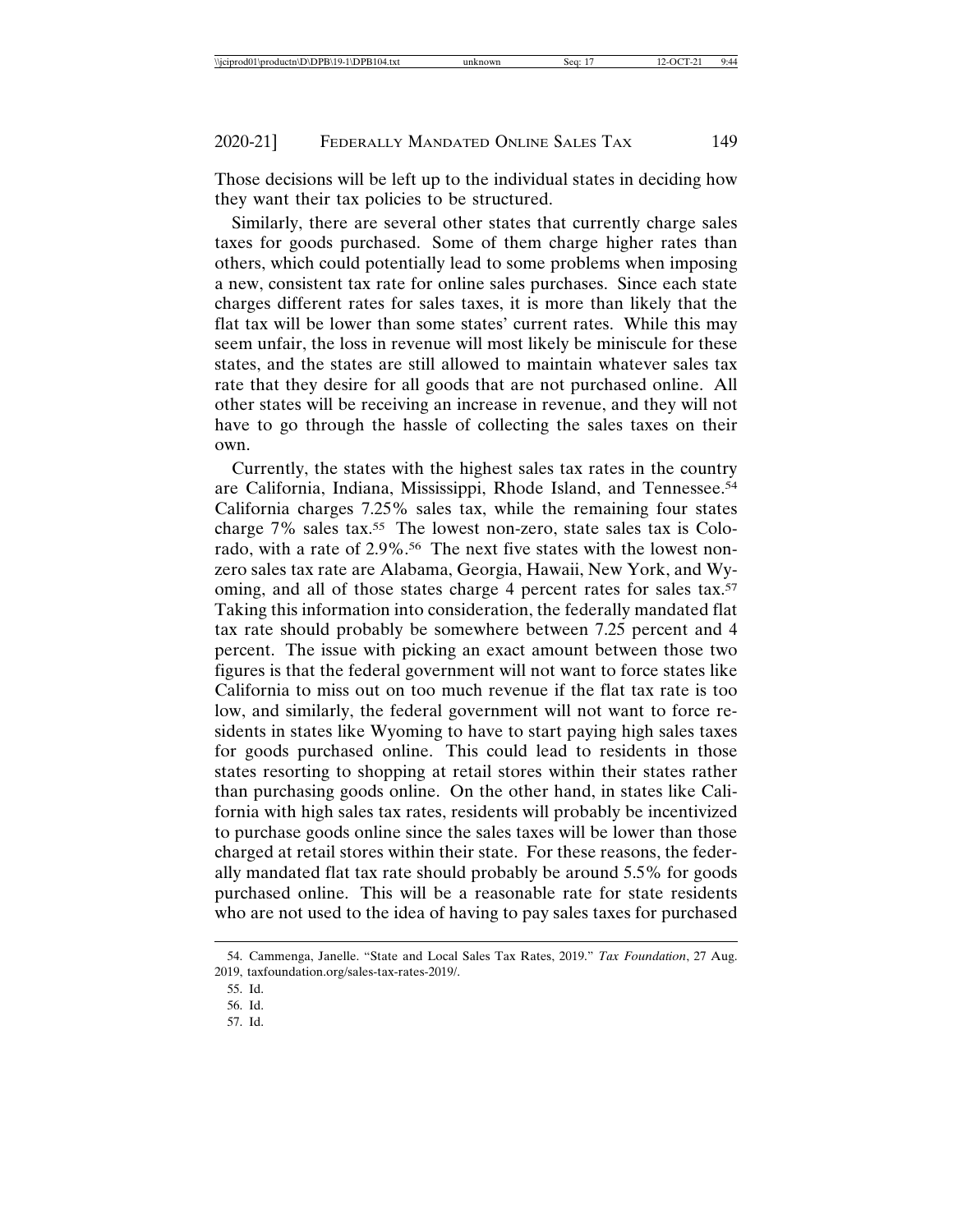goods, and it will also not be too low where resident in states like California will exclusively look to online retailers to purchase all of their goods. This is merely a starting point for figuring out the right tax rate for goods purchased online.

The federally mandated flat tax rate could also help to reduce competition between bordering states with extremely different sales taxes. This type of competition is exemplified in areas where there is a significant difference between two jurisdictions' rates and people seek to take advantage of this difference to avoid high sales tax rates.58 For example, evidence suggests that Chicago-area consumers have shown that they will either make major purchases in surrounding suburbs or online to avoid Chicago's 10.25 percent sales tax rate.<sup>59</sup> Rather than travel across state lines to avoid high sales taxes, consumers will have the easier option of just purchasing their goods online. The Chicago example also serves as evidence that consumers will always find ways to avoid paying sales taxes that are too high. This is vital information when considering what the exact rate should be for the sales taxes on goods purchased online. Those who complain that the flat tax rate will have a bad effect on the consumer market, should look to the current tax system and see that consumers already find ways to avoid paying sales taxes in districts where the rates are high and flock to districts where the sales taxes are low. That is not a strong enough argument to strike down the federal flat tax for online purchases.

# ALTERNATE ROUTE: SSUTA

As mentioned in the beginning of this note, the drastic rise of electronic commerce is proving to be extremely detrimental to states and their finances. If the federal government is not able to provide a solution to this problem through the federal flat tax rate, there are still some alternatives that the states can take. One of these alternatives is available through the Streamlined Sales and Use Tax Agreement ("SSUTA").60 States are heavily dependent on sales tax for revenue, and if they are unable to tax the millions of transactions that are occurring online, then they will take a financial hit as a result. This is why the *Quill* decision was so detrimental to the states, because in it the court stated that only sellers who had a "physical presence" within a state's borders would have to comply with that state's demands.61 In

<sup>58.</sup> Id.

<sup>59.</sup> Id.

<sup>60.</sup> *See* Streamlined Sales Tax Governing Bd., Inc., Streamlined Sales and Use Tax Agreement (Dec. 14, 2006), www.streamlinedsalestax.org/agreement.

<sup>61.</sup> *Quill,* supra note 2, at 311-15.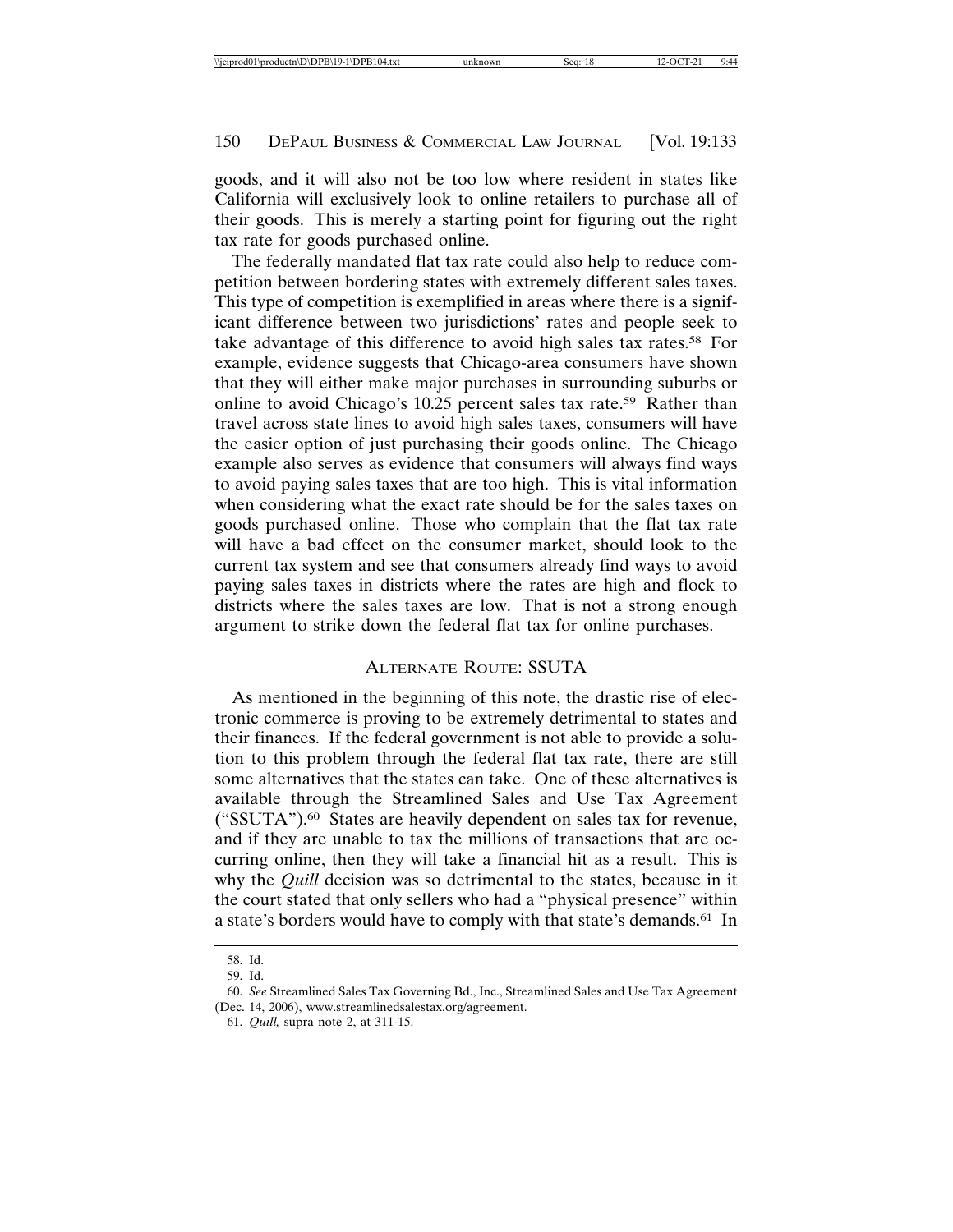response to this decision, the states developed the SSUTA, which was an agreement between the states to harmonize their sales tax systems in order to obtain congressional approval to collect sales taxes from sellers that are not within a state's boundaries.<sup>62</sup> On top of creating the SSUTA, the states also sought congressional authorization to force sellers to collect their sales and use taxes.63 As previously mentioned, SSUTA is a pact between the states. This pact is voluntary. Membership is dependent on approval of the existing members, and approval is granted by a governing entity known as the Governing Board.64

The SSUTA sets out four major requirements for the simplification of state level tax codes. The first is state level administration which means that sales taxes are remitted to a single state agency, thus making it so businesses do not have to file multiple tax returns for each state that they conduct business within. The next requirement is a uniform tax base for each state member in the SSUTA. This means that each state is required to make their jurisdictions use the same tax base. Each state member would have their goods and services taxed at the same rate or exempt the same way. The third requirement is simplified tax rates for each member, which requires that the same tax rates be applied across jurisdictions. The final requirement makes it so that sellers within the states would be responsible for collecting the appropriate tax rate for the vendor location.

The aforementioned requirements and provisions of the SSUTA were seen as a solution to the decision in *Quill*. Now that the decision has been overturned, states are free to create their own laws governing the collection of sales taxes for goods purchased online. This could hurt the uniformity that was created by the SSUTA and could lead to states choosing to enact their own tax laws that best suit themselves. This may help with state revenue streams, but it would also be harmful to consumers who have no say in the tax rates of their home states. However, if more states choose to join the SSUTA, then that would in effect serve as a uniform tax system for online purchases, and the goal of the federally mandated flat tax rate would be achieved.

#### IMPACT

This subject is important because the growth of the online sales industry and e-commerce have caused states to become uncertain about

<sup>62.</sup> *Designing Interstate Institutions: The Example of the Streamlined Sales and Use Tax Agreement ("SSUTA")*, 40 U.C. Davis L. Rev. 1381.

<sup>63.</sup> *Id.*

<sup>64.</sup> *Id.*